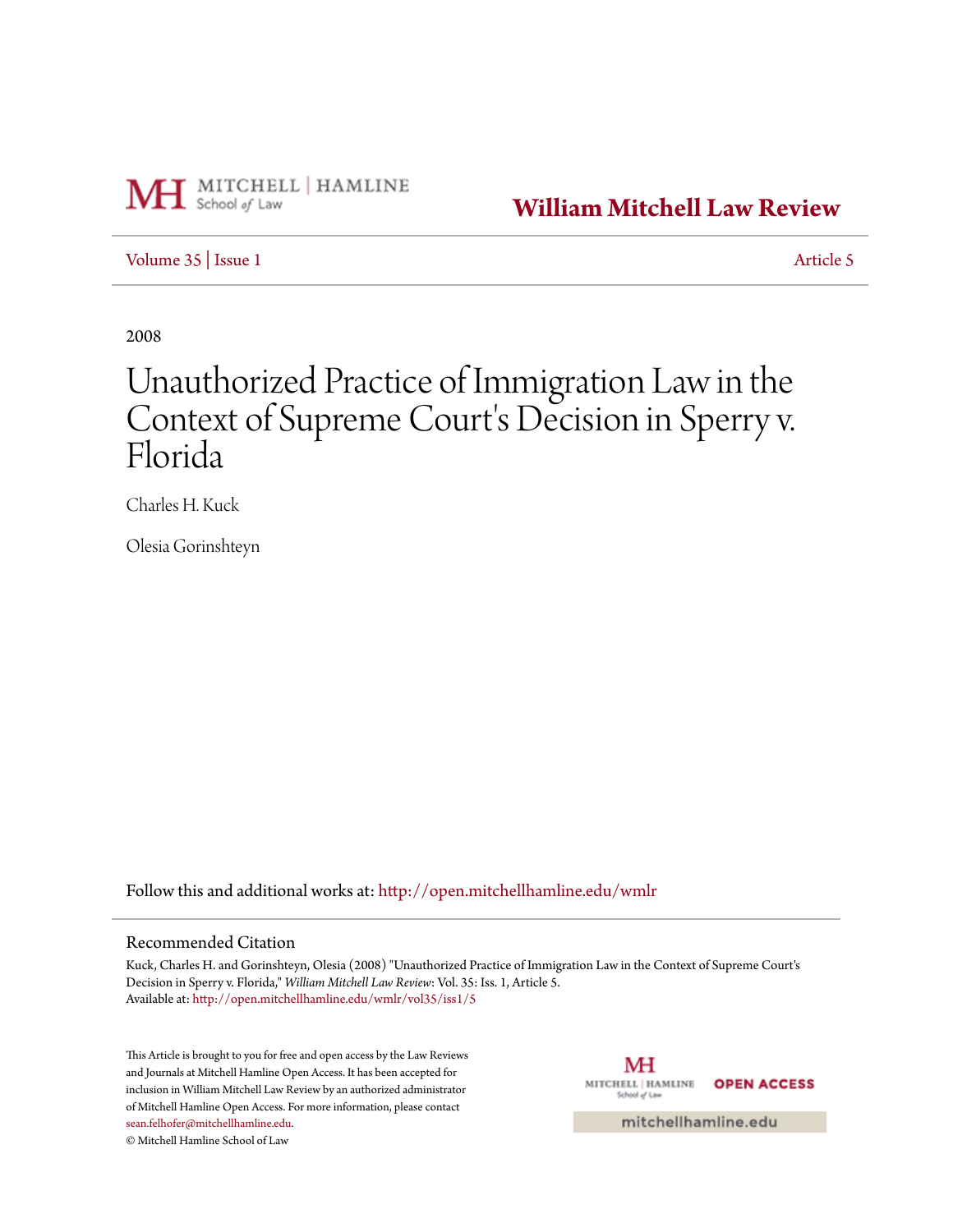## **UNAUTHORIZED PRACTICE OF IMMIGRATION LAW IN THE CONTEXT OF SUPREME COURT'S DECISION IN**  *SPERRY V. FLORIDA*

Charles H. Kuck $^\dagger$  and Olesia Gorinshteyn $^{\dagger\dagger}$ 

 [II. B](#page-3-0)ACKGROUND [........................................................................342](#page-3-0)  *[A. Unauthorized Practice of Law as an Ethics Problem for](#page-4-0)* 

<span id="page-1-1"></span> †† Olesia Gorinshteyn is a Russian attorney with expertise in International and Civil Law. She obtained her first Master's degree in law (Honors) from Ulyanovsk State University Institute of Law and Government Administration in Russia. In 2002 she earned a Master's degree (Honors) in linguistics and foreign relations from Ulyanovsk State University Institute of International Affairs (Russia). In 2008 Ms. Gorinshteyn graduated from the University of Georgia School of Law in Athens, Georgia with a Master of Laws degree (LL.M.). Throughout her career she has held positions in Ulyanovsk District (Oblast) Court and the City of Ulyanovsk Solicitor's Office (Russia). As an immigrant to the U.S. who has gone through the immigration process and because of her work with immigration practitioners, Ms. Gorinshteyn has taken a specific interest in issues relating to the practice of immigration law. Ms. Gorinshteyn is currently employed by one of the premiere immigration law firms in Atlanta, Georgia–The Fogle Law Firm, LLC (where she has clerked since 2005)–while preparing for Bar exams.

1

<span id="page-1-0"></span> <sup>†</sup> Charles H. ("Chuck") Kuck is the National President of the American Immigration Lawyers Association ("AILA"). He is also the Managing Partner of Kuck Casablanca LLC—The Immigration Law Firm. He serves as an Adjunct Professor of Law at the University of Georgia, where he teaches the immigration law classes each year. Mr. Kuck is a 1989 graduate, *cum laude*, of Arizona State University's O'Connor College of Law, and a 1986 graduate of Brigham Young University. He is listed in *Best Lawyers in America, Who's Who of International Corporate Immigration Attorneys*, *Chambers USA, America's Leading Lawyers for Business, Chambers Global, The World's Leading Lawyers For Businesses* and in *Atlanta Magazine* as a Georgia "Super Lawyer." He is the Editor-in-Chief of the *AILA Litigation Toolbox*, a "how-to" book on representing clients before the immigration and federal courts. He has practiced immigration law for more than nineteen years, has spoken to numerous legal and business conferences on all immigration related topics, has testified in Congress on various aspects of Immigration Law and Immigration Reform, is frequently quoted in the national press, has appeared regularly on television and cable news outlets, and has litigated extensively against the government on a variety of immigration issues.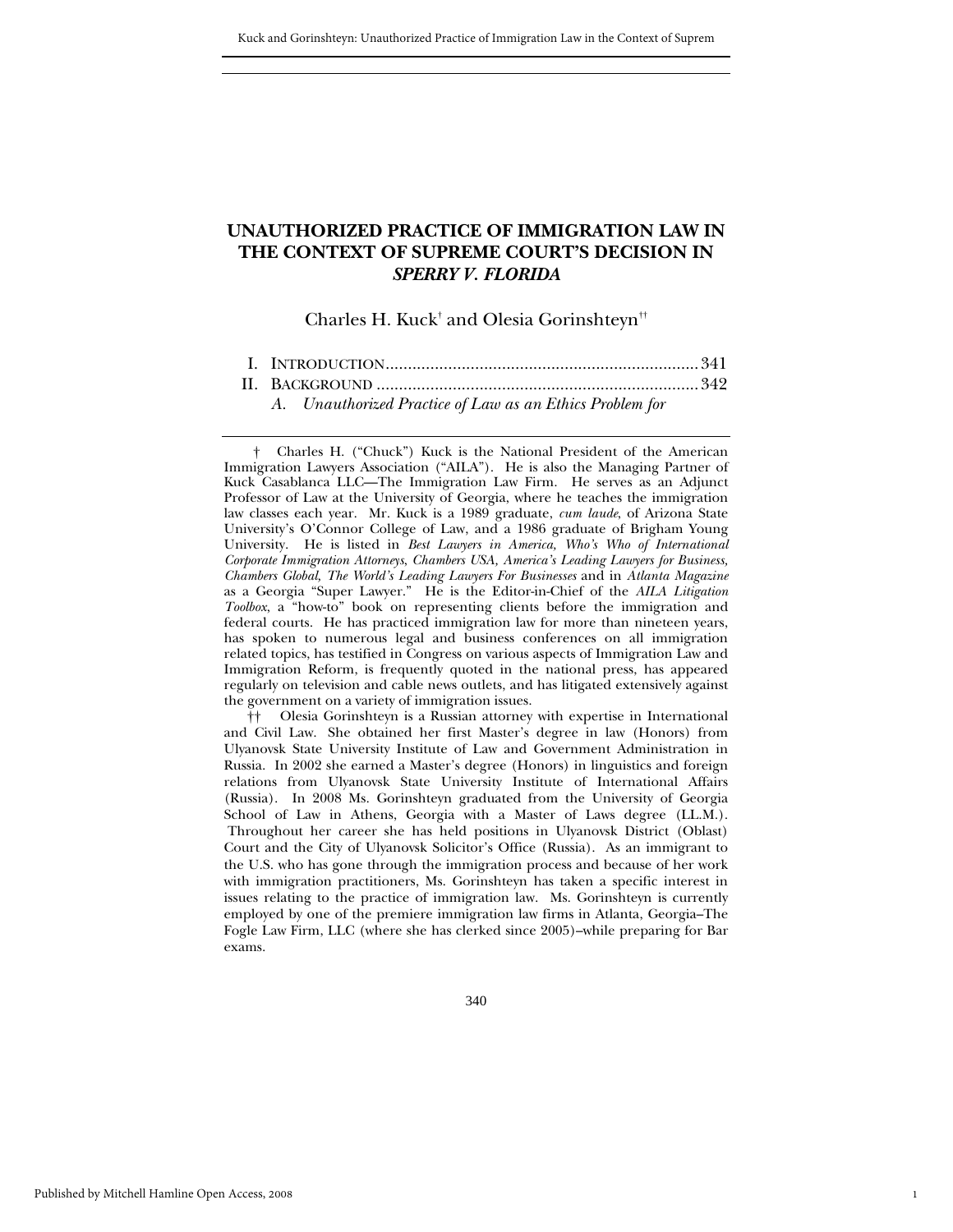<span id="page-2-0"></span>

|  | B. Notarios Publico, Foreign Attorneys and Other              |  |
|--|---------------------------------------------------------------|--|
|  |                                                               |  |
|  |                                                               |  |
|  |                                                               |  |
|  |                                                               |  |
|  | C. Immigration is Not Solely the Practice of Federal law  354 |  |
|  |                                                               |  |

"'The law in England is not only a road to riches, but to ye highest honours."

## I. INTRODUCTION

Unauthorized practice of immigration law has been an ongoing and growing problem for the past several decades in the United States. There are numerous commentaries and publications in the legal community regarding the unauthorized practice of law by the ill-named "*notarios publico*,"[2](#page-2-2) commonly known as "*notarios,*" and other immigration consultants. The practice of immigration law by out-of-state licensed attorneys, however, has not received any substantive attention for years.

Thus the question becomes: What does it mean to be a lawyer who is admitted to practice and what constitutes the unauthorized practice of law by a licensed attorney?

The type of licensed lawyers we focus on here are those who move from the state(s) in which they are admitted, and then set up their law practice, concentrating in the field of immigration law, in another state. These lawyers believe this is acceptable, based in large part upon the Supreme Court decision of *Sperry v. Florida*,<sup>[3](#page-2-3)</sup> so long as they practice "purely" federal law.<sup>[4](#page-2-4)</sup> Their argument is that since they limit their practice to federal immigration law, it is not necessary to become members of the bar in the state(s) in which

<span id="page-2-1"></span><sup>1.</sup> CHARLES WARREN, A HISTORY OF THE AMERICAN BAR 192 (1966) (quoting a 1759 letter from Charles Carroll of Carrollton to his father).

<span id="page-2-2"></span><sup>2. &</sup>quot;*Notarios publico*" is Spanish for "notary public."

<span id="page-2-4"></span><span id="page-2-3"></span><sup>3.</sup> Sperry v. Florida *ex rel.* Florida Bar, 373 U.S. 379 (1963).

<sup>4</sup>*. See id.* at 401 (allowing petitioner to practice federal patent law in a state in which he was not admitted to practice law because "[t]he rights conferred by the issuance of letters patent are federal rights.").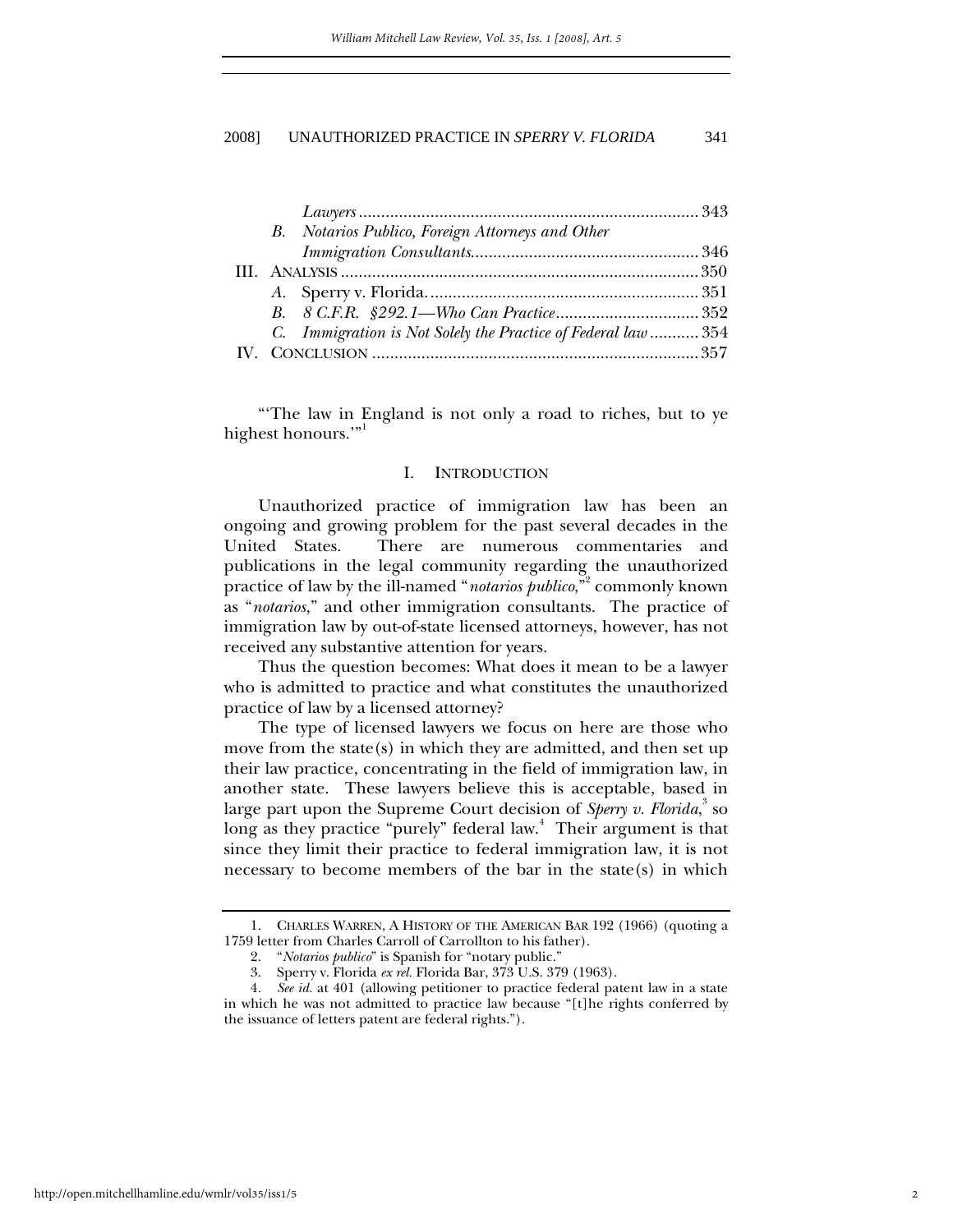<span id="page-3-0"></span>

they have their immigration practice. To that we say: Whoa! Not so easy.

#### II. BACKGROUND

Many states traditionally follow the Model Rules of the American Bar Association (ABA) to regulate the licensing and conduct of attorneys.<sup>5</sup> Every state makes it clear that not everyone can be a lawyer and practice law because the profession is reserved for those who meet the minimal requirements in order to be admitted to the bar.<sup>[6](#page-3-2)</sup> Regulation of lawyers' admission and practice is based on various statutes and rules. A constitutional provision in several states also gives "the courts the exclusive jurisdiction to regulate the admissions of persons to practice law, including the power to prevent the unauthorized practice of law."<sup>[7](#page-3-3)</sup> Therefore, generally an attorney who is admitted to practice in a particular jurisdiction is one who has a license from that state and is subject to the disciplinary authority of that state.<sup>[8](#page-3-4)</sup>

The regulation of the unauthorized practice of law goes back to the seventeenth century. $\overset{9}{ }$  $\overset{9}{ }$  $\overset{9}{ }$  During the twentieth century, however, it has become a focal point in the development process of the organized bar. In 1931 the ABA appointed its first committee on the unauthorized practice of law.<sup>10</sup> During this period and until 1960, the ABA, as well as state and local bar associations, developed intense programs designed to eliminate the unauthorized practice of law. $11$ 

<span id="page-3-1"></span><sup>5</sup>*. See* MODEL RULES FOR LAWYER DISCIPLINARY ENFORCEMENT, at xi (2007) (noting that "many jurisdictions [have] amended their disciplinary rules to implement the [A.B.A's] recommendations.").

<span id="page-3-2"></span><sup>6</sup>*. See, e.g.*, Turner v. Am. Bar Ass'n, 407 F. Supp. 451, 474 (N.D. Tex. 1975) (stating that "[a]ll States require[] that applicants to the Bar must meet some minimal standards"); Hendron v. Lee, 199 So. 2d 74,78 (Ala. 1967) (petition stricken because it was "not presented by an attorney authorized to represent litigants before" the Supreme Court of Alabama).

<span id="page-3-3"></span><sup>7. 7</sup> C.J.S*. Attorney & Client* § 27 (2008).

<span id="page-3-5"></span><span id="page-3-4"></span><sup>8</sup>*. Id.*

<sup>9</sup>*. See generally* ROSCOE POUND, THE LAWYER FROM ANTIQUITY TO MODERN TIMES 145–63 (1953) (discussing lawyer regulation during colonial times).

<span id="page-3-6"></span><sup>10.</sup> A.B.A. Commission on Nonlawyer Practice, Nonlawyer Activity in Law-Related Situations: A Report with Recommendations 17 (1995), http://www. abanet.org/ cpr/clientpro/Non\_Lawyer\_Activity.pdf.

<span id="page-3-7"></span><sup>11.</sup> STANDING COMM. ON LAWYERS' RESPONSIBILITY FOR CLIENT PROTECTION, A.B.A. 1994 SURVEY AND RELATED MATERIALS ON THE UNAUTHORIZED PRACTICE OF LAW/NONLAWYER PRACTICE, at xv (1996).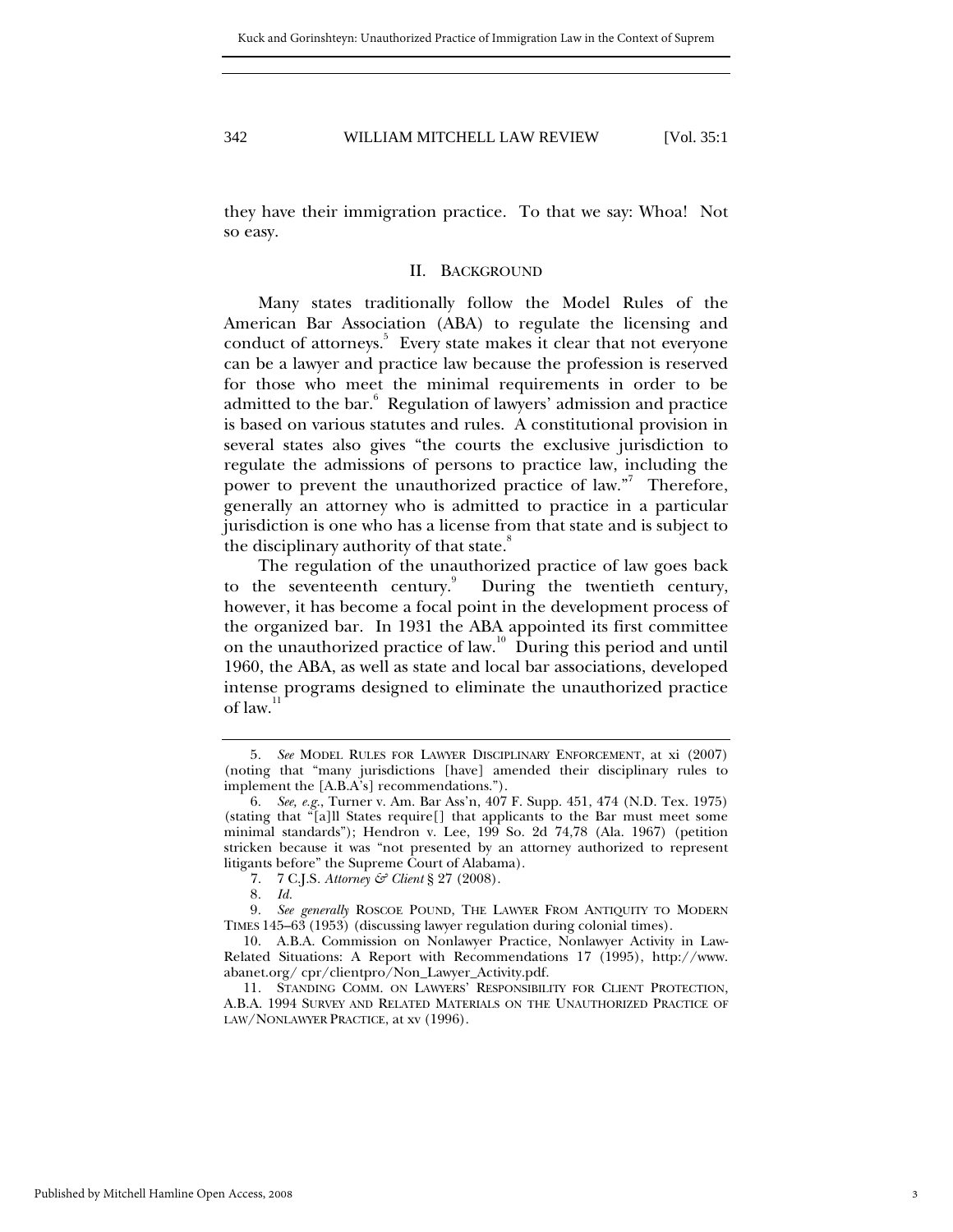<span id="page-4-0"></span>Since 1960, many states have adopted statutory prohibitions against the unauthorized practice of law and other states have enacted unauthorized practice of law related rules and regulations.[12](#page-4-1) Nevertheless, the definition of what constitutes the unauthorized practice of law is not always clear.<sup>13</sup> In *Fought v. Steel Engineering*  $\mathcal{E}$  *Erection*,<sup>14</sup> the court noted that "'[a]ttempts to define the practice of law in terms of enumerating the specific types of services that come within the phrase are fruitless because new developments in society, whether legislative, social, or scientific in nature, continually create new concepts and new legal problems."<sup>[15](#page-4-4)</sup> This approach suggests that jurisdictions employing laws affected by the unauthorized practice of law must review the particular facts of every issue involving the unauthorized practice of law.

## *A. Unauthorized Practice of Law as an Ethics Problem for Lawyers*

As a general rule, nobody has a right to represent another person using practice of law "tools" unless admitted to the bar.<sup>[16](#page-4-5)</sup> Admission to practice in one jurisdiction, however, does not give an automatic right to practice in another jurisdiction<sup>17</sup> because of the line between multijurisdictional practice and the unauthorized practice of law. For example, current law relating to multijurisdictional practice in nearly every state refers to violations of both ethics rules and state laws for an attorney who practices law without being licensed by the state, even on a temporary basis.<sup>18</sup> Therefore, the practice of law by a person who is not duly licensed in the state is forbidden not only for lay persons but for lawyers from other jurisdictions as well.<sup>[19](#page-4-8)</sup>

<span id="page-4-2"></span><span id="page-4-1"></span><sup>12</sup>*. Id.*

<sup>13.</sup> David A. Gerregano, Annotation, *What Constitutes "Unauthorized Practice of Law" by Out-of-State Counsel*, 83 A.L.R.5th 497 (2000).

<span id="page-4-4"></span><span id="page-4-3"></span><sup>14.</sup> Fought & Co. v. Steel Eng'g & Erection, Inc., 951 P.2d 487 (Haw. 1998).

<sup>15</sup>*. Id.* at 495 (citing S. REP. NO. 700, at 661 (1955); H.R. REP. NO. 612, at 783  $(1955)$ .

<span id="page-4-6"></span><span id="page-4-5"></span><sup>16.</sup> Back Acres Pure Trust v. Fahnlander, 443 N.W.2d 604, 605 (Neb. 1989).

<sup>17.</sup> Susan Poser, *Multijurisdictional Practice for a Multijurisdictional Profession*, 81 NEB. L. REV. 1379 (2003) (citing A.B.A. Center for Professional Responsibility, *Client Representation in the 21st Century: Report of the Commission on Multijurisdictional Practice* 8 (Aug. 12, 2002), http://www.abanet.org/cpr/mjp/final\_mjp\_rpt\_ 121702.pdf).

<span id="page-4-7"></span><sup>18</sup>*. Id.* at 1379–80.

<span id="page-4-8"></span><sup>19. 7</sup> C.J.S. *Attorney & Client* § 27 (2008).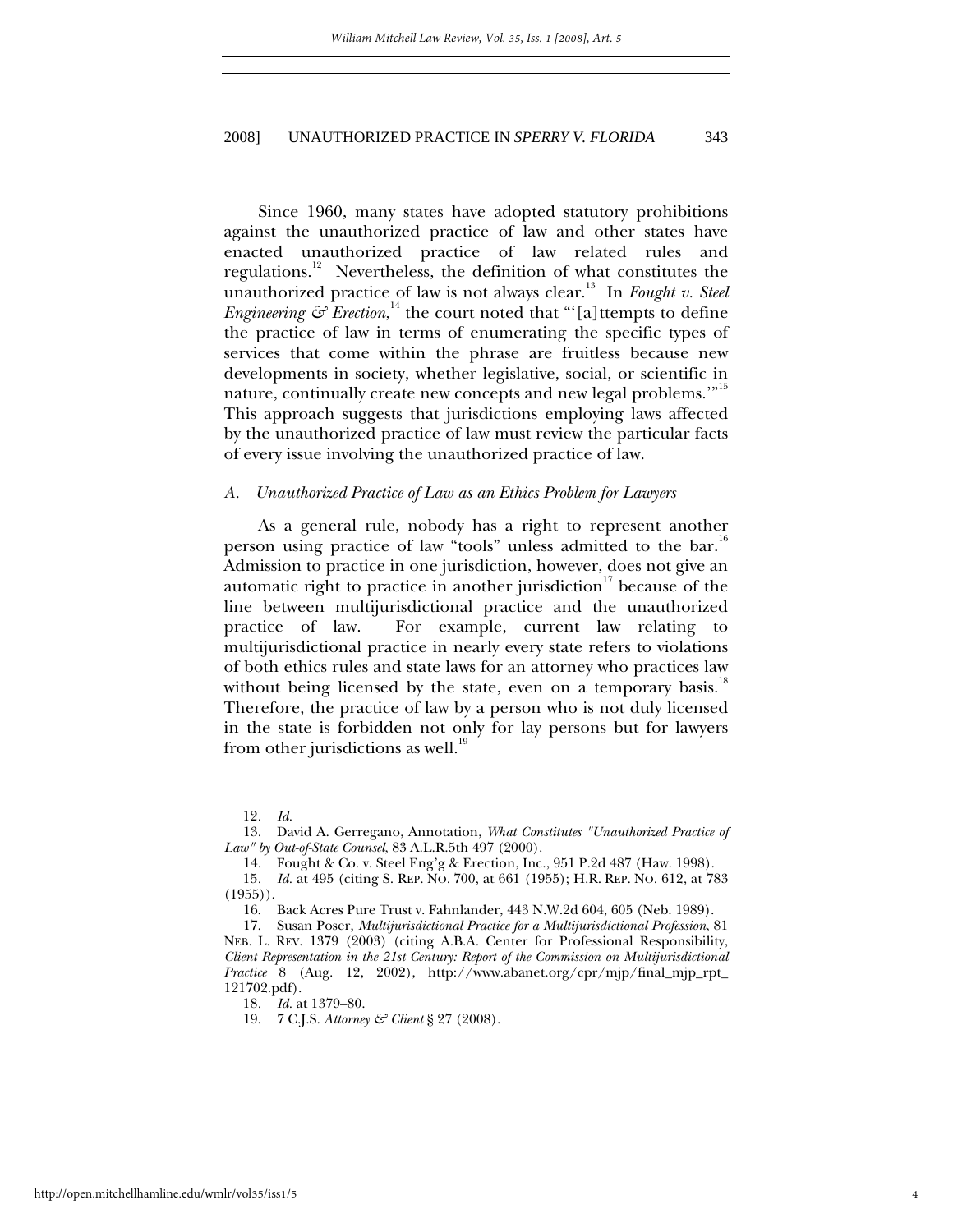In *Hexter Title* & *Abstract Co. v. Grievance Committee*,<sup>20</sup> the Texas Supreme Court reviewed the public policy underlying the prohibition of unauthorized practice of law.

The primary purpose of the [legislation restricting the practice of law to licensed attorneys] was to protect the public by eliminating from the law profession those morally unfit to enjoy the privileges and those lacking in proper training and other qualifications necessary to perform the services required of an attorney. . . . The State has a vital interest in the regulation of the practice of law for the benefit and protection of the people as a whole, and the legislation  $\dots$  was adopted in furtherance of a wholesome public policy.<sup>2</sup>

Intuitively, the prohibition against unauthorized practice of law serves the dual missions of protecting consumers and, without a doubt, protecting the reputation of members of a given state bar. But that is only part of the story. Comments to the ABA Model Rules for Lawyer Disciplinary Enforcement state that "affording the agency an opportunity to be heard on the subject of lawyer discipline protects the right of the profession to preserve the high standards of conduct that it maintains in the public interest." $22$ Courts respond the same way to issues of unauthorized practice of law by continuously highlighting the protection of the private individuals against the legal representation and advice given by out-of-state lawyers.<sup>[23](#page-5-3)</sup>

Consequently, barring unauthorized practice of law not only serves to protect the public but also improves professional standards.<sup>24</sup> A parallel is drawn in this law review comment:

Coexistent with the drive to prohibit unauthorized practice of law there began a revival of the professional nature of the practice of law. . . . As public service became paramount to the profession, efforts to combat the unauthorized practice of law, both within and without the bar, became imperative. . . . In attempting to cope with

<span id="page-5-0"></span><sup>20. 179</sup> S.W.2d 946 (Tex. 1944).

<span id="page-5-2"></span><span id="page-5-1"></span><sup>21</sup>*. Id.* at 947–48.

<sup>22</sup>*. See* MODEL RULES FOR LAWYER DISCIPLINARY ENFORCEMENT, R. 6, cmt. 16 (2007).

<span id="page-5-4"></span><span id="page-5-3"></span><sup>23.</sup> Gerregano, *supra* note 13.

<sup>24.</sup> Comment, *Unauthorized Practice of Law—The Full Service Bank that Was: Bank Cashier Enjoined from Preparing Real Estate Mortgages to Secure Bank Loans*, 61 KY. L.J. 300, 303–04 (1972).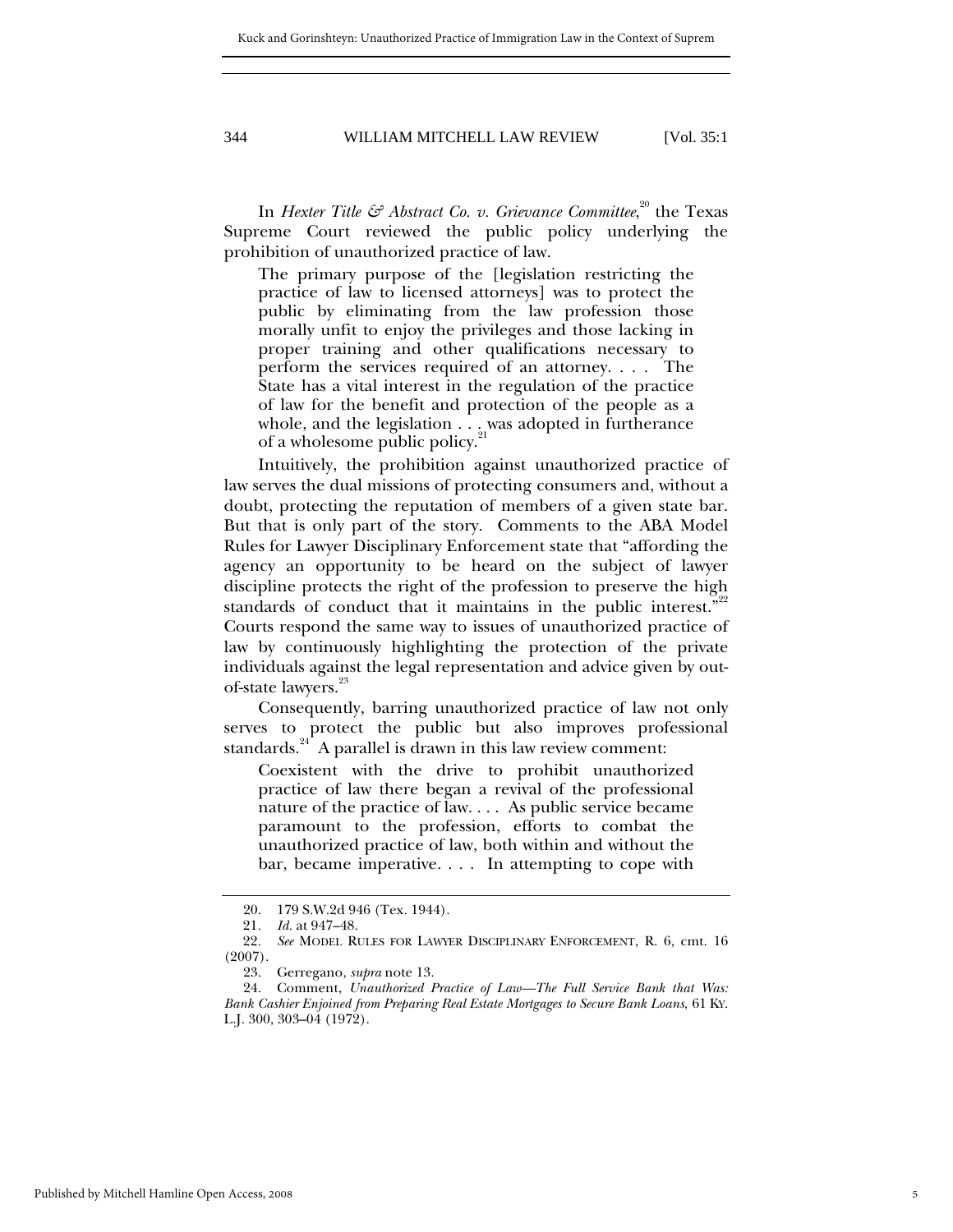the continuing problem of the unauthorized practice of law, the bar sought to inform the public of the dangers inherent in condoning such practice and to develop coercive remedies to alleviate the problem.<sup>[25](#page-6-0)</sup>

Thus, enforcing rules and regulations on the unauthorized practice of law by out-of-state attorneys serves two connected purposes: protecting the legal profession and protecting the public interest.<sup>26</sup> Both prongs have always gone hand in hand. The ABA and the individual states focus primarily on preventive measures of the unauthorized practice of law by non-attorneys. Such efforts are, at best, not coordinated and not necessarily effective.

The ABA Standing Committee on Client Protection sponsored a survey on the unlicensed practice of law in  $2004$ .<sup>27</sup> According to the survey results, of the thirty-six jurisdictions that responded, twenty-three jurisdictions actively enforced unauthorized practice of law regulations.<sup>28</sup> Ten jurisdictions, however, stated that enforcement was inactive or non-existent.<sup>29</sup> In comparison, a similar survey conducted in 1999 revealed that, of the thirty-four jurisdictions that responded to the survey, twenty-nine jurisdictions actively enforced unauthorized practice of law policies and only five stated that enforcement is inactive or non-existent.<sup>30</sup> Also, the 1999 Survey indicated that sixteen jurisdictions were expecting changes in the coming year in their unauthorized practice of law policies through active enforcement.<sup>31</sup> In summary, the results of the  $2004$ Survey disclosed a regressed number of jurisdictions that were enforcing unauthorized practice of law from twenty-nine to twentythree within a five-year period.<sup>32</sup> On its face, this conclusion reveals serious problems relating to the states' regulation of the unauthorized practice of law.

The American legal system today is fraught with the issue of unauthorized representation. Such concerns arise on both the

<span id="page-6-6"></span>31. *Id*.

6

<span id="page-6-0"></span><sup>25</sup>*. Id.*

<span id="page-6-2"></span><span id="page-6-1"></span><sup>26</sup>*. See id.*

<sup>27.</sup> ABA Standing Comm. on Client Prot., Am. Bar Ass'n Ctr. for Prof'l Responsibility, 2004 Survey of Unlicensed Practice of Law Committees (2004), *available at* http://www.abanet.org/cpr/clientpro/2004INTRO.DOC.

<span id="page-6-3"></span><sup>28</sup>*. Id.* at 1.

<span id="page-6-5"></span><span id="page-6-4"></span><sup>29</sup>*. Id.*

<sup>30</sup>**.** ABA Standing Comm. on Client Prot., Am. Bar Ass'n Ctr. for Prof'l Responsibility, 1999 Survey of Unlicensed Practice of Law Committees (1999).

<span id="page-6-7"></span><sup>32</sup>*. See supra* notes 27, 30.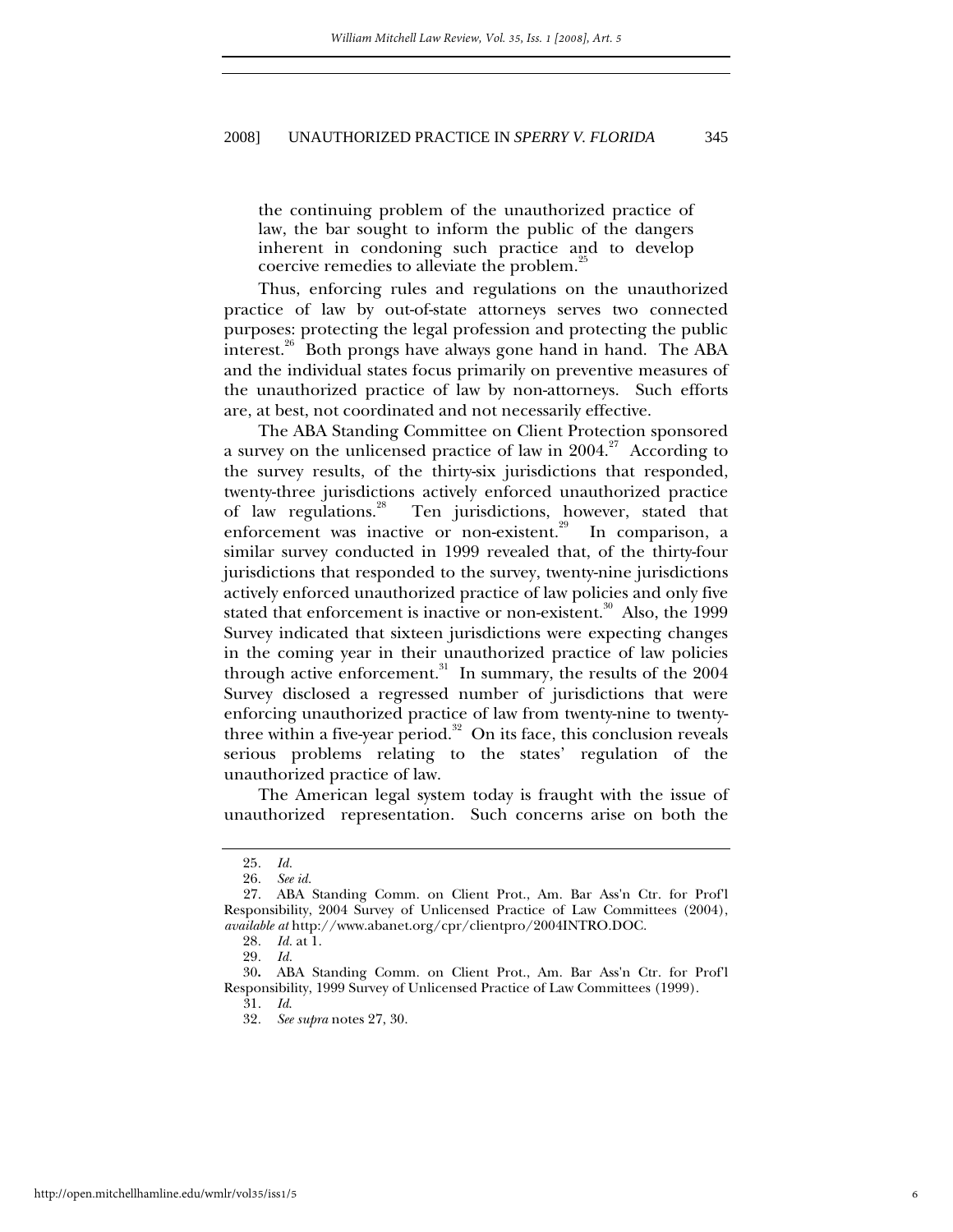<span id="page-7-0"></span>federal and state level. On the state level, the problem of the unauthorized practice of law is perhaps more easily defined. Attorneys practicing federal law, however, face a set of problems that cross state boundaries and call into question the extent to which an attorney can practice federal law when it goes beyond the limits of the state(s) in which the attorney is licensed to practice.

One of the most complicated areas of federal law, bringing unmanageable and complex issues to the practice of law, is immigration law. In this field, many lawyers practice in jurisdictions other than where they are licensed, yet they do not consider such practice to be a violation of any state law. That happens for two reasons: (1) because "rules prohibiting multijurisdictional practice are not well defined and are almost entirely unenforced;<sup>"33</sup> and (2) many immigration attorneys rely on a Supreme Court case, which does not necessarily say what most think it says.

## *B. Notarios Publico, Foreign Attorneys and Other Immigration Consultants*

Before delving into the issue of unauthorized practice of law as it relates to licensed attorneys, it is vitally important to note those who clearly *are* violating the law. The undisputedly unauthorized practice of law we refer to here is that which is done by the socalled *notarios* who hold themselves out to be immigration experts. They are usually foreign attorneys and other immigration consultants. Within the American legal system, they are simply non-lawyers and thus considered to be lay persons who do not have any right to provide legal assistance to any individual.<sup>34</sup> Unlicensed attorneys are typically not part of the ABA or any other professional organization or State Bar which may regulate their conduct. Therefore, their ability to harm the public within the states that do not regulate them is immeasurable.

Foreign nationals who are seeking help for their immigration issues usually look for advice within their own ethnic community. Such help frequently comes from *notarios*, who put the aliens in harm's way. Language difficulties, lack of knowledge of the U.S. legal system, fear for their unprotected status, and efforts to keep

<span id="page-7-1"></span><sup>33.</sup> Poser, *supra* note 17, at 1381.

<span id="page-7-2"></span><sup>34. 7</sup> C.J.S*. Attorney & Client* § 27 (2008).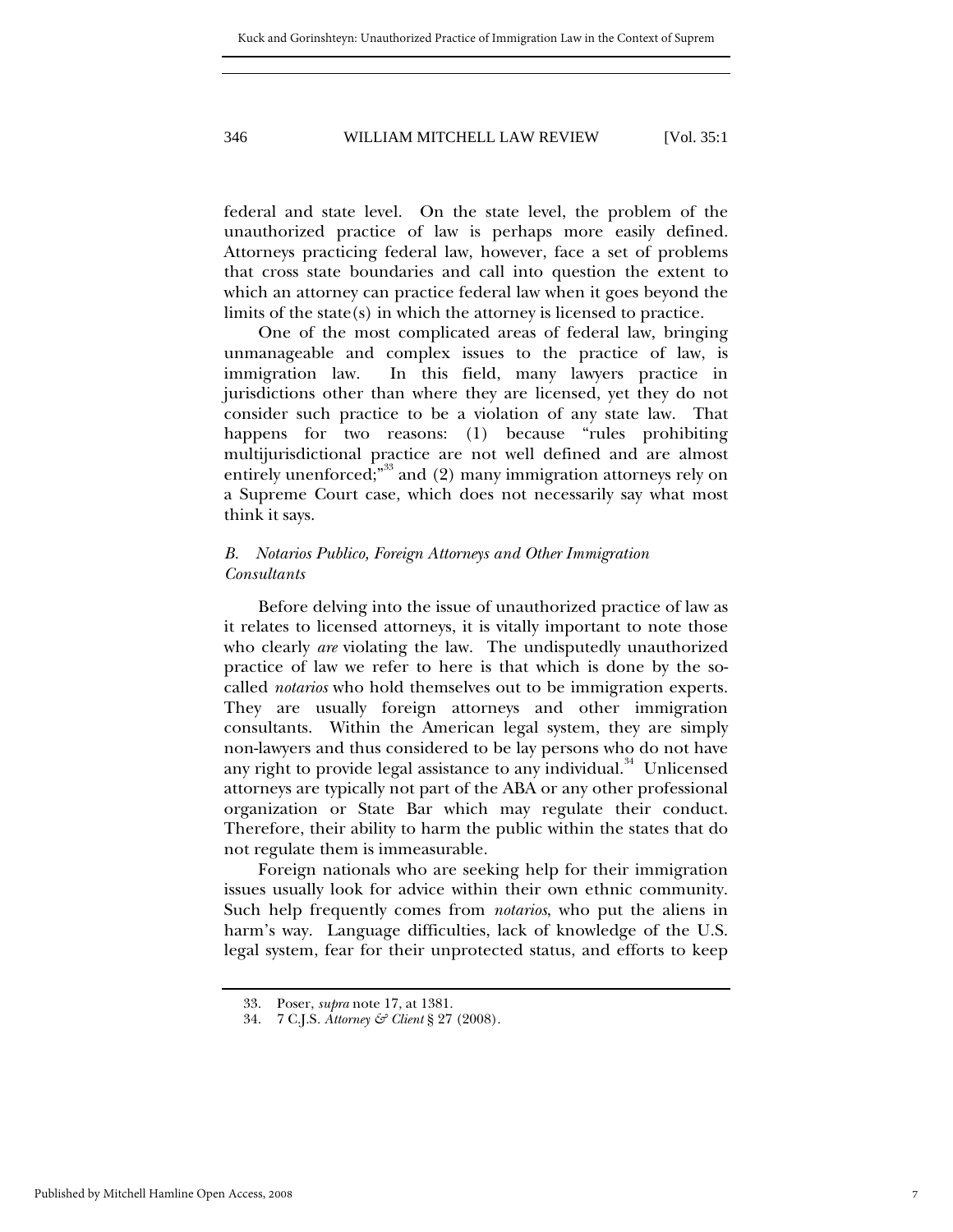costs down bring the aliens to *notarios* who engage in the unauthorized practice of immigration law. Due to *notarios*' bilingual skills and probable fame within their ethnic communities, the *notarios* are looked upon for legal assistance, especially in the area of immigration law.

In some countries with civil law systems, those labeled as "*notarios*" are actually lawyers with exceptional training and education<sup>35</sup> and, as such, the profession of notary public in the U.S. is mistakenly believed to be synonymous with the profession of a licensed U.S. attorney.<sup>36</sup> In the United States, however, a notary public only holds a witness position. $37$  Notaries public in the U.S. do not hold a law degree nor are they admitted to practice law.<sup>[38](#page-8-3)</sup>

Seeking to educate the vulnerable Hispanic community, the New Jersey Supreme Court Committee on the unauthorized practice of law clarified the role of a notary public by issuing a Spanish version<sup>39</sup> of its Opinion  $41<sup>40</sup>$  on the notary public and unauthorized practice of law. The State Bar of Wisconsin took a similar stance by supporting a bill protecting members of the Hispanic community from unauthorized practice of law by *notarios*. [41](#page-8-6) The United States Legal Society recognizes the Hispanic community as the largest unprotected group in the scope of *notario* unauthorized practice of law, but by no means are they the only unprotected group.

Another group that frequently engages in the unauthorized practice of law consists of foreign attorneys who have been trained under different legal systems, and who are not licensed to practice in the United States. Foreign attorneys interact in the field of immigration law with greater frequency than in other field of law.

<span id="page-8-0"></span><sup>35.</sup> Tony Anderson, *State Bar of Wisconsin Supports Bill to Stem Unauthorized Practice of Law by Notaries Public*, DOLAN MEDIA NEWSWIRES (2005), *available at* http://www.accessmylibrary.com/coms2/summary\_0286-12036329\_ITM.

<span id="page-8-1"></span><sup>36.</sup> Henry Gottlieb, *Court Panel Targets 'Notario Fraud': Investigation Discloses Notaries Public are Intruding on Practice of Law*, 178 N.J. L.J. 385 (2004).

<span id="page-8-2"></span><sup>37</sup>*. Id.*

<span id="page-8-4"></span><span id="page-8-3"></span><sup>38</sup>*. Id.*

<sup>39.</sup> Notaries Public and the Unauthorized Practice of Law, http://www.judiciary.state.nj.us/notices/reports/Opinion41\_SpanishVersion\_060 92005.pdf.

<span id="page-8-5"></span><sup>40.</sup> Notaries Public and the Unauthorized Practice of law, Op. 41, 13 N.J.L. 2273 (Nov. 1, 2004), *available at* http://www.judiciary.state.nj.us/notices/unauth praccomm 41.pdf.

<span id="page-8-6"></span><sup>41.</sup> Anderson, *supra* note 35.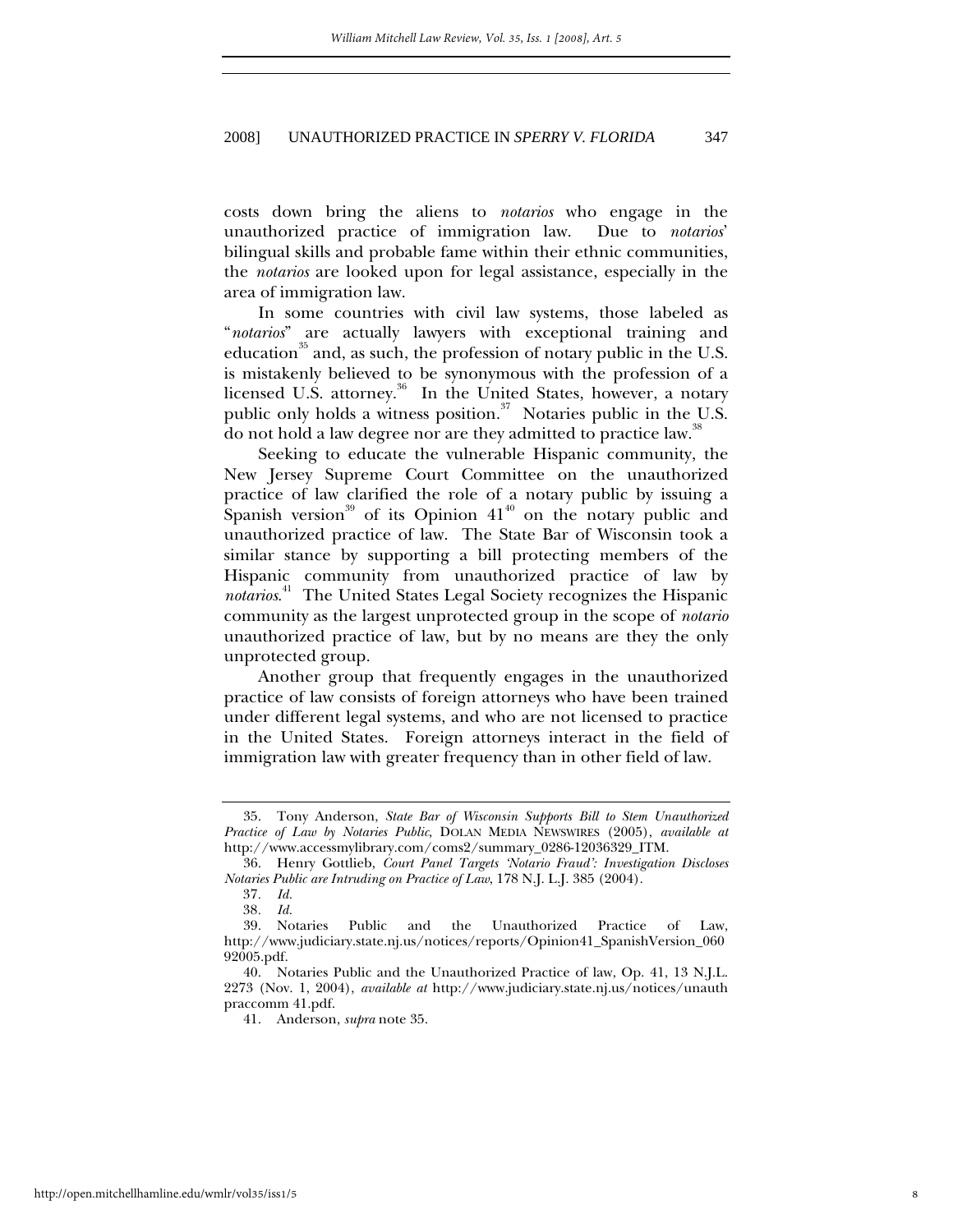One ongoing and extremely significant case in New Jersey against a Brazilian lawyer, Norka Schell, exemplifies the problem of foreign attorneys engaging in the unauthorized practice of immigration law.<sup>42</sup> The case also highlights the legal system's failure to regulate the unauthorized practice of law.<sup>43</sup> Ms. Schell is a credentialed foreign legal consultant, and allowed to represent clients in New Jersey solely by giving legal advice on Brazilian law, the country where she is licensed.<sup> $44$ </sup> Law enforcement officials, however, have learned that Ms. Schell has been engaging in the unauthorized practice of law for more than ten years.<sup>45</sup> On her website, Ms. Schell indicates that she offers services related to U.S. immigration law which officials claim goes beyond what she is authorized to practice. $46$  To date, no charges of unauthorized practice have been filed against Ms. Schell, and she has not been barred from providing immigration related services.<sup>[47](#page-9-5)</sup>

A third group of lay practitioners who engage in the unauthorized practice of law includes "immigration consultants" or *notarios*. Typically, these are people, who are either paralegals or are simply familiar with basic immigration law, render legal services to the public.

In certain parts of the United States, such as states with vast numbers of immigrants, individuals seeking legal help with immigration issues are at greater risk of being taken advantage of by non-lawyers. Some areas with the largest populations of

- <span id="page-9-3"></span>45. Gallagher, *supra* note 42, at 65.
- <span id="page-9-5"></span><span id="page-9-4"></span>46*. Id.*

<span id="page-9-0"></span><sup>42.</sup> Mary Pat Gallagher, *Fee Litigation Puts Spotlight on Foreign Lawyer's Unlicensed Work*, 188 N.J. L.J. 65 (2007).

<span id="page-9-2"></span><span id="page-9-1"></span><sup>43</sup>*. Id.*

<sup>44</sup>*. Id .* Ms. Schell gained her status as a foreign legal consultant under Rule 1:21-9 which allows a consultant to represent clients in New Jersey for the purpose of giving advice on the laws of the country in which the consultant is licensed. Rule 1:21-9 specifically bars consultants from representing individuals before a court, judicial officer, or administrative agency. It also bars consultants from signing pleadings and other papers in the capacity of a lawyer or legal advisor. Consultants are prohibited from giving legal advice on the law of New Jersey, or any country in which they are not licensed, except when based on advice given from someone licensed in that jurisdiction. *Id.* (citing N.J. STAT. ANN. § 1:21-9 (2008)).

<sup>47</sup>*. Id.* Several cases have been filed by Ms. Schell's former clients all claiming that she stated she was a licensed attorney, when in fact she was not. None of these cases, however, ever resulted in a verdict against Schell. At the time of this writing, the Unauthorized Practice Committee was conducting an ongoing investigation of Schell's activity.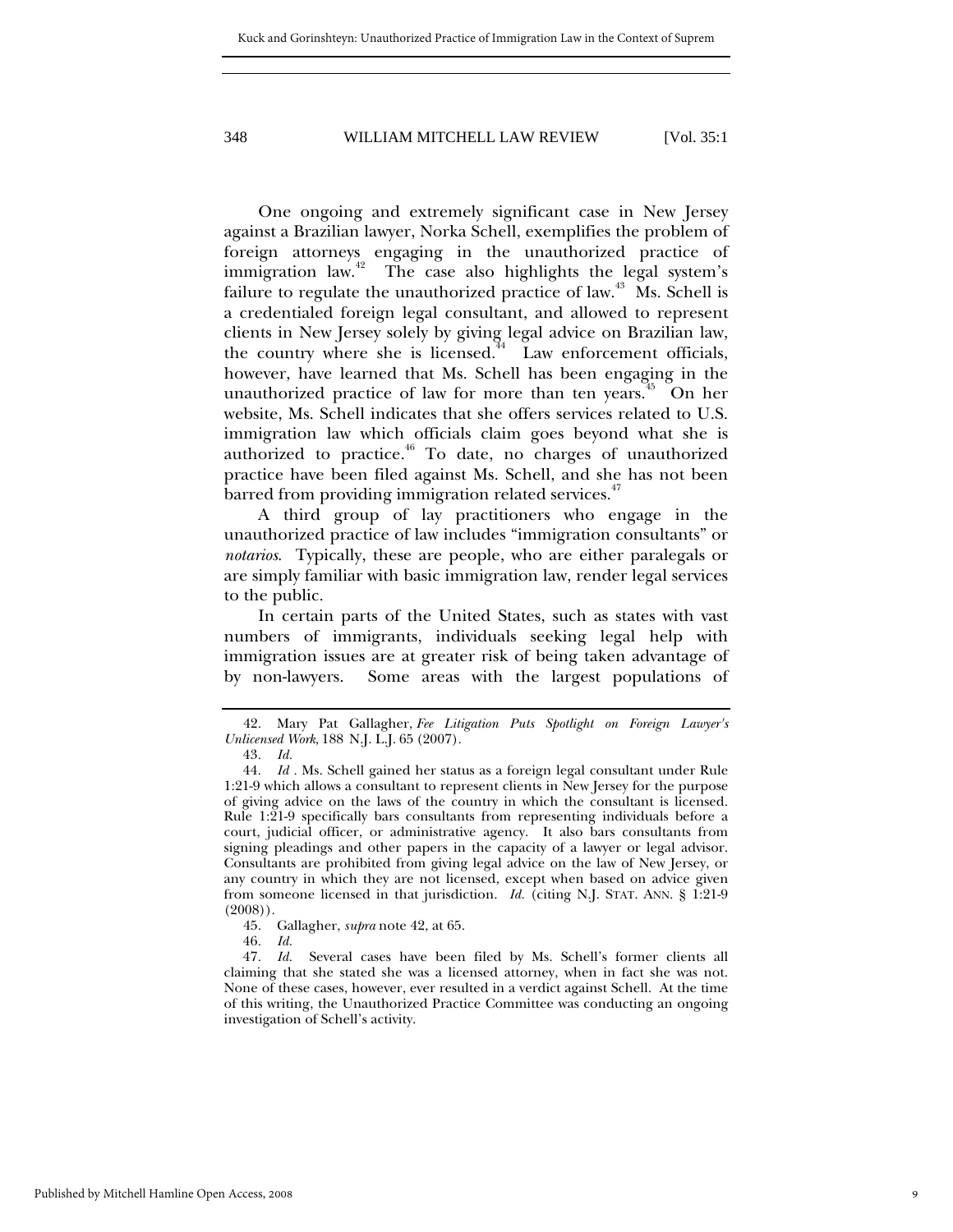immigrants, and consequently a greater risk of non-lawyers taking advantage of immigrants seeking legal assistance, include California, New York, Florida, and Texas. Twenty-eight percent of the nation's total immigrant population lives in California, followed by New York with twelve percent, and Florida and Texas with nine percent each.<sup>[48](#page-10-0)</sup>

Table 1. Rank of States by Number of Immigrants  $-thousands).<sup>49</sup>$  $-thousands).<sup>49</sup>$  $-thousands).<sup>49</sup>$ 



The large number of immigrants in California created an enormous number of potential victims in the area of immigration

<span id="page-10-1"></span>49*. Id.*

<span id="page-10-0"></span><sup>48.</sup> Steven A. Camarota, *Immigrants in the United States—2002, A Snapshot of America's Foreign-Born Population*, CENTER FOR IMMIGR. STUD. at 7 (2002), *available at* http://www.cis.org/articles/2002/back1302.pdf.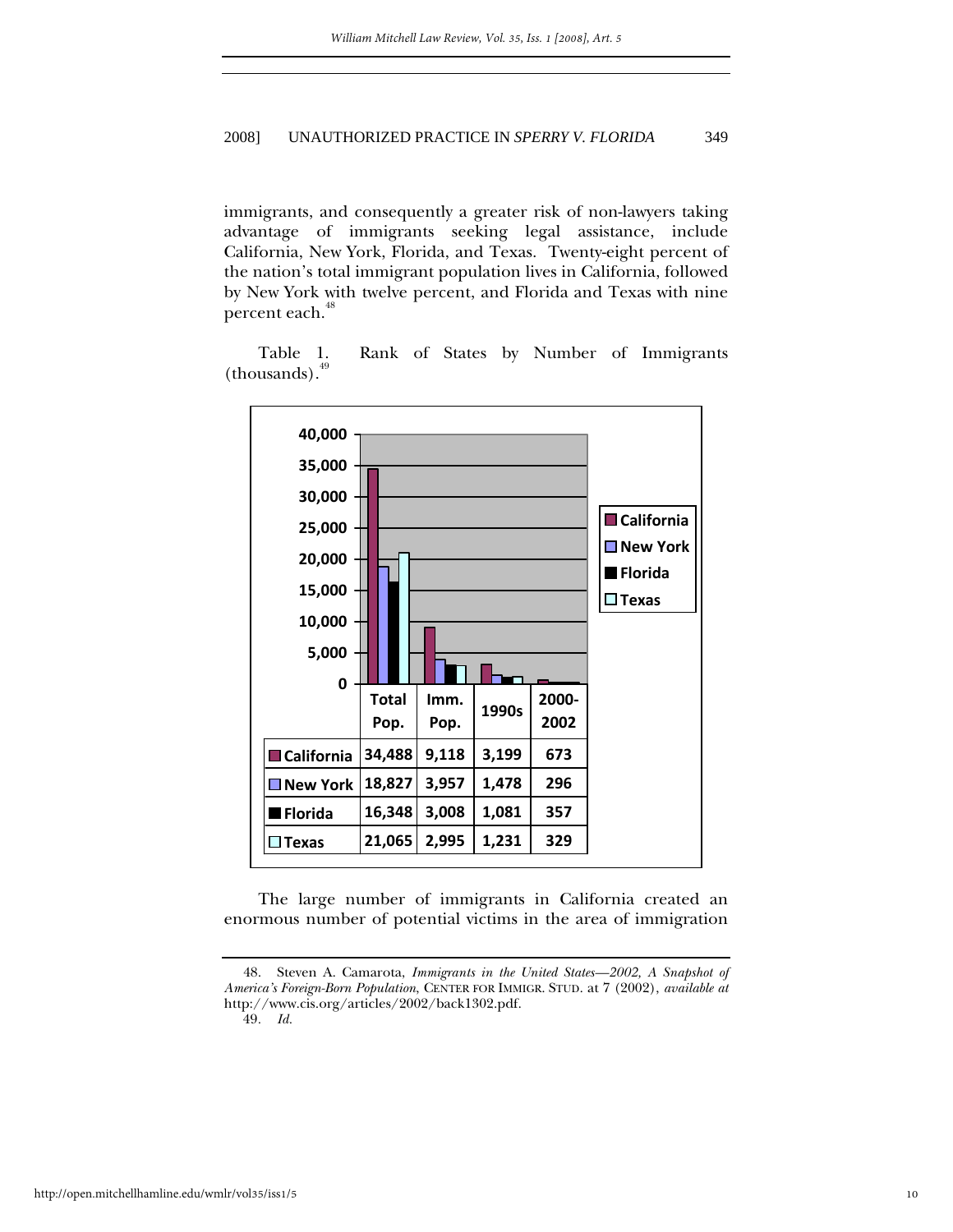<span id="page-11-0"></span>law.<sup>50</sup> This prompted the creation of the Immigration Consultants provision in California state law that prohibits legal assistance by non-attorneys.<sup>51</sup> Immigration consultants are defined as "persons" who provide non-legal assistance or advice in an immigration matter."<sup>52</sup> Additionally, the California Legislature specified the Additionally, the California Legislature specified the requisite conditions for immigration consultants:

[E]ach person shall file with the Secretary of State a bond of fifty thousand dollars (\$50,000) . . . [which] shall be in favor of, and payable to, the people of the State of California and shall be for the benefit of any person damaged by any fraud, misstatement, misrepresentation, unlawful act or omission, or failure to provide the services of the immigration consultant or the agents, representatives, or employees of the immigration consultant while acting within the scope of that employment or agency.<sup>33</sup>

Moreover, any violation of the Act "carries criminal sanctions, civil penalties, and civil action."<sup>[54](#page-11-5)</sup>

Clearly, the problem of unauthorized practice of law in the immigration field exists throughout the country. And while not every state pays great attention to the issues arising out of unauthorized practice of law either by U.S. licensed attorneys or lay persons, some states have taken steps to stamp out unlawful practice in order to protect aliens from the devastating results of improper filing, fraud, and the unaccountability of such individuals.

#### III. ANALYSIS

The issues surrounding the unauthorized practice of law discussed above raise questions about states' ethical rules. The rationale used by immigration lawyers who are licensed in one state

<span id="page-11-1"></span><sup>50.</sup> Alexandra M. Ashbrook, *The Unauthorized Practice of Law in Immigration: Examining the Propriety of Non-Lawyer Representation*, 5 GEO. J. LEGAL ETHICS 237, 254 (1991).

<span id="page-11-2"></span><sup>51.</sup> Professions and Occupations; Immigration Consultants; Bribery and Corruption, 2004 Cal. Legis. Serv. 3477–84.

<span id="page-11-4"></span><span id="page-11-3"></span><sup>52</sup>*. Id.* at 3477.

<sup>53.</sup> Bond Requirements; Disclosure Forms; Fees; Deposit in lieu of Bond; Payment of Claims; Exempt Persons, 2006 Cal. Legis. Serv. 3816.

<span id="page-11-5"></span><sup>54.</sup> Alan R. Diamante, *Avoid Being Engaged in Immigration Consultant Fraud*, 30- SEP L.A. LAW. 10 (2007).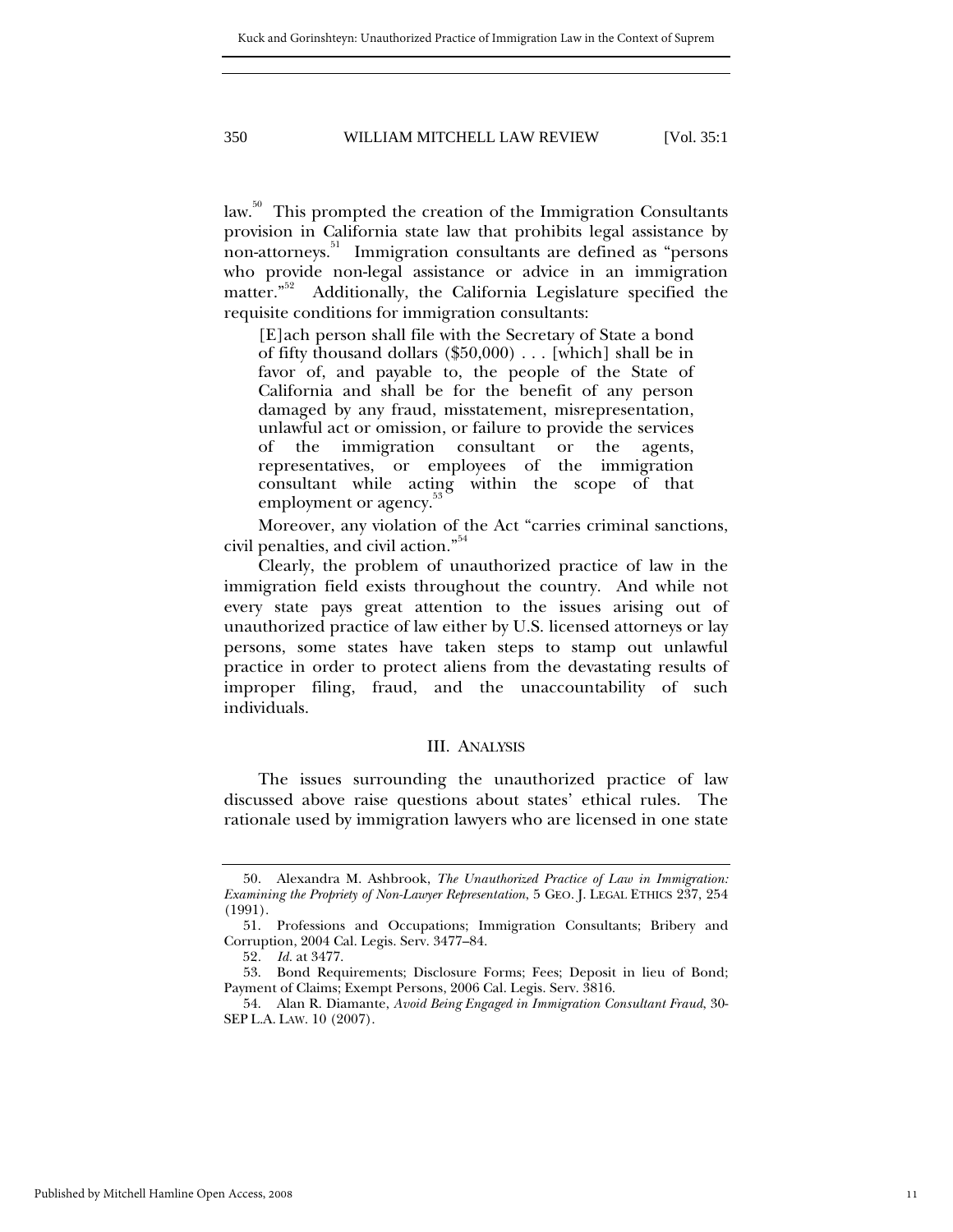<span id="page-12-0"></span>but then proceed to physically live and practice law in another state—whereby they are unlicensed and practicing without the assistance of a licensed attorney in that state—arises from the U.S. Supreme Court decision *Sperry v. Florida*. [55](#page-12-1)

## *A. Sperry v. Florida.[56](#page-12-2)*

The controversy over the unauthorized practice of law was the emphasis of this 1963 Supreme Court decision.<sup>57</sup> Mr. Alexander T. Sperry (Sperry), a non-attorney, practiced patent law in Tampa, Florida without admission to the Florida Bar or any other state bar.<sup>38</sup> Sperry, however, was licensed to practice before the U.S. Patent and Trademark Office (USPTO).<sup>59</sup> The Florida Bar sought to enjoin Sperry's conduct on the ground that it constituted the unauthorized practice of law. $60$  The Court did not question the determination that, under Florida law, preparing and prosecuting patent applications for others constituted practicing law.<sup>61</sup> In the decision delivered by Chief Justice Warren, however, the Court stated that although Florida has a substantial interest in regulating the practice of law within the State, it could not validly prohibit this "practice" because Congress provided "that the Commissioner of Patents 'may prescribe regulations governing the recognition and conduct of agents, attorneys, or other persons representing applicants or other parties before the patent office."<sup>62</sup> Thus, state law must "yield" when it is incompatible with federal law.<sup>[63](#page-12-9)</sup>

The Court's decision in *Sperry* provides an important explanation regarding the prohibition of unauthorized practice of law.<sup>64</sup> *Sperry* suggests that a State's unauthorized practice of law rules and regulations cannot obstruct an individual's right to practice if such practice is authorized by federal law. $65$  Thus, by virtue of the Supremacy Clause of the U.S. Constitution, the federal

<span id="page-12-6"></span>60*. Id.*

- <span id="page-12-9"></span>
- <span id="page-12-10"></span>64*. Id*.
- <span id="page-12-11"></span>65*. See id.*

<span id="page-12-1"></span><sup>55. 373</sup> U.S. 379 (1963).

<span id="page-12-2"></span><sup>56</sup>*. Id*.

<span id="page-12-3"></span><sup>57</sup>*. Id.*

<span id="page-12-4"></span><sup>58</sup>*. Id.* at 381. 59*. Id.*

<span id="page-12-5"></span>

<span id="page-12-7"></span><sup>61</sup>*. Id.* at 383.

<span id="page-12-8"></span><sup>62</sup>*. Id.* at 384. 63*. Id.* at 383–84.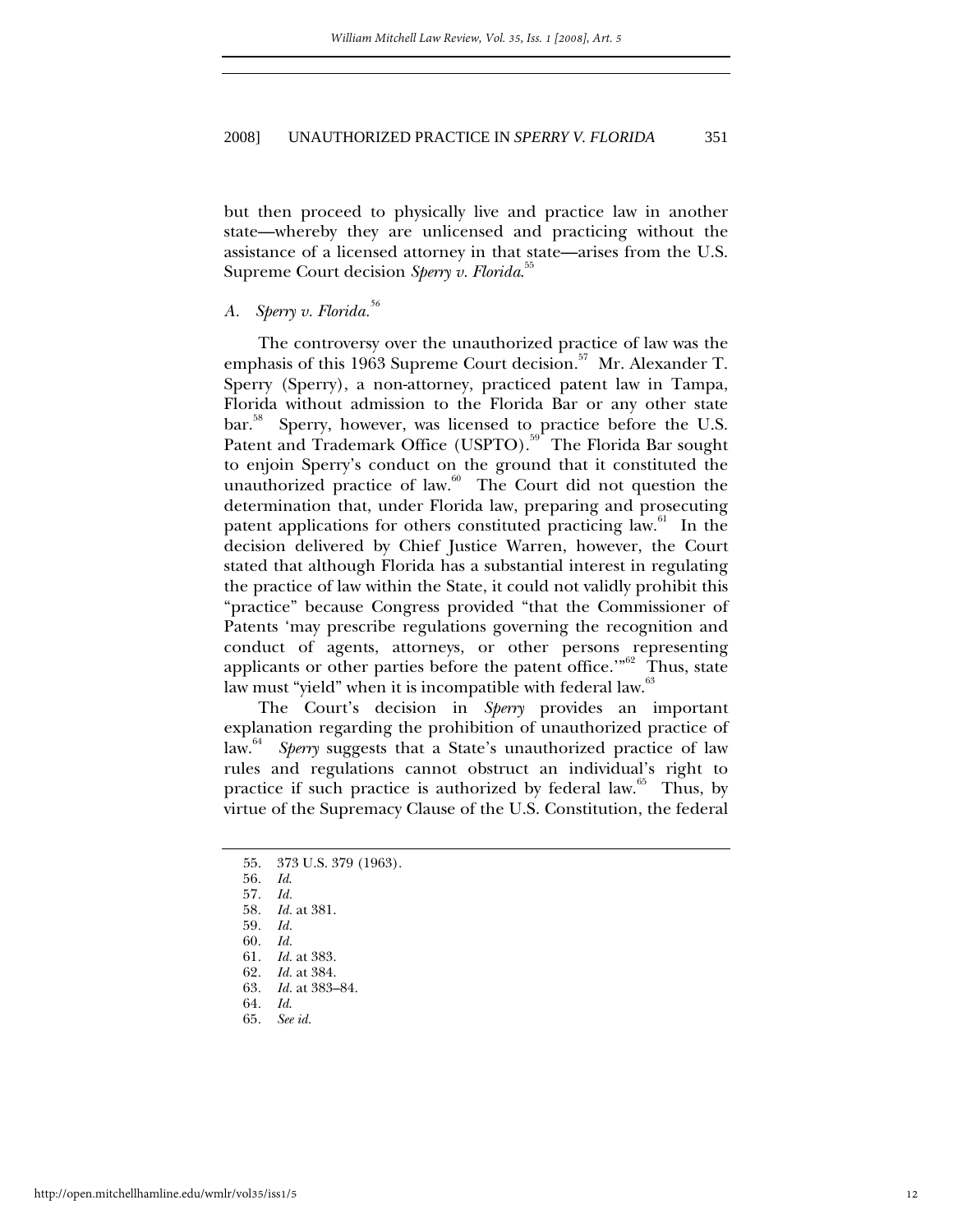<span id="page-13-0"></span>law that authorized practice before the USPTO was superior to Florida's unauthorized practice of law statute and therefore the Florida state law had no right to hinder or interfere with the federal statute at stake.<sup>6</sup>

The *Sperry* decision influenced various groups of people who sought to practice before federal agencies. Some of these groups have argued that the *Sperry* decision means that an out-of-state, licensed attorney can practice federal law if his or her federal practice is clearly covered by authorizing language similar to the federal patent office statutes discussed in *Sperry*. [67](#page-13-2) The *Sperry* "federal practice exception" to the unauthorized practice rules, however, has been limited to the facts of that case and applies only where there is a federal statute specifically authorizing such practice.<sup>88</sup> Therefore, in order to demonstrate the effect of *Sperry*'s decision on the area of immigration law we must examine the federal statute that governs who can practice immigration law.

#### *B. 8 C.F.R. Section 292.1—Who Can Practice*

The Code of Federal Regulations (CFR) was created as a set of practical and procedural rules for those appearing before the federal agencies. The CFR outlines a wide range of representatives who may appear before the Department of Homeland Security and U.S. Citizenship and Immigration Services (USCIS) as well as before the Department of Justice, the U.S. Customs and Border Patrol (CBP) and U.S. Immigration Customs Enforcement (ICE).<sup>[69](#page-13-4)</sup> The allowed representation includes the following: (1) attorneys licensed to practice law in one of the states of the United States; $\alpha$ (2) law students and law graduates;<sup>71</sup> (3) reputable individuals;<sup>72</sup> (4)

<span id="page-13-1"></span><sup>66.</sup> George A. Riemer, *Is There a "Federal Law Only" Exception to the Oregon Bar Examination?,* 61 OR. ST. B. BULL. 25, 27 (2001).

<span id="page-13-3"></span><span id="page-13-2"></span><sup>67</sup>*. Id.* at 27–28.

<sup>68.</sup> Ronald A. Brand, *Professional Responsibility in a Transnational Transactions Practice*, 17 J.L. & COM. 301, 320 (1998).

<span id="page-13-4"></span><sup>69</sup>*. See generally* The National Archives, *About the CFR*, http://www.archives. gov/federal-register/cfr/about.html (last visited Dec. 13, 2008).

<span id="page-13-5"></span><sup>70. 8</sup> C.F.R. § 292.1(a)(1) (2008). An "attorney" for purposes of the CFR is "[a]ny person who is a member in good standing of the bar of the highest court of any State, possession, territory, Commonwealth, or the District of Columbia, and is not under any order of any court suspending, enjoining, restraining, disbarring, or otherwise restricting him in the practice of law." *Id.* § 1.1(f).

<span id="page-13-6"></span><sup>71</sup>*. Id.* § 292.1(a)(2).

<span id="page-13-7"></span><sup>72</sup>*. Id.* § 292.1(a)(3).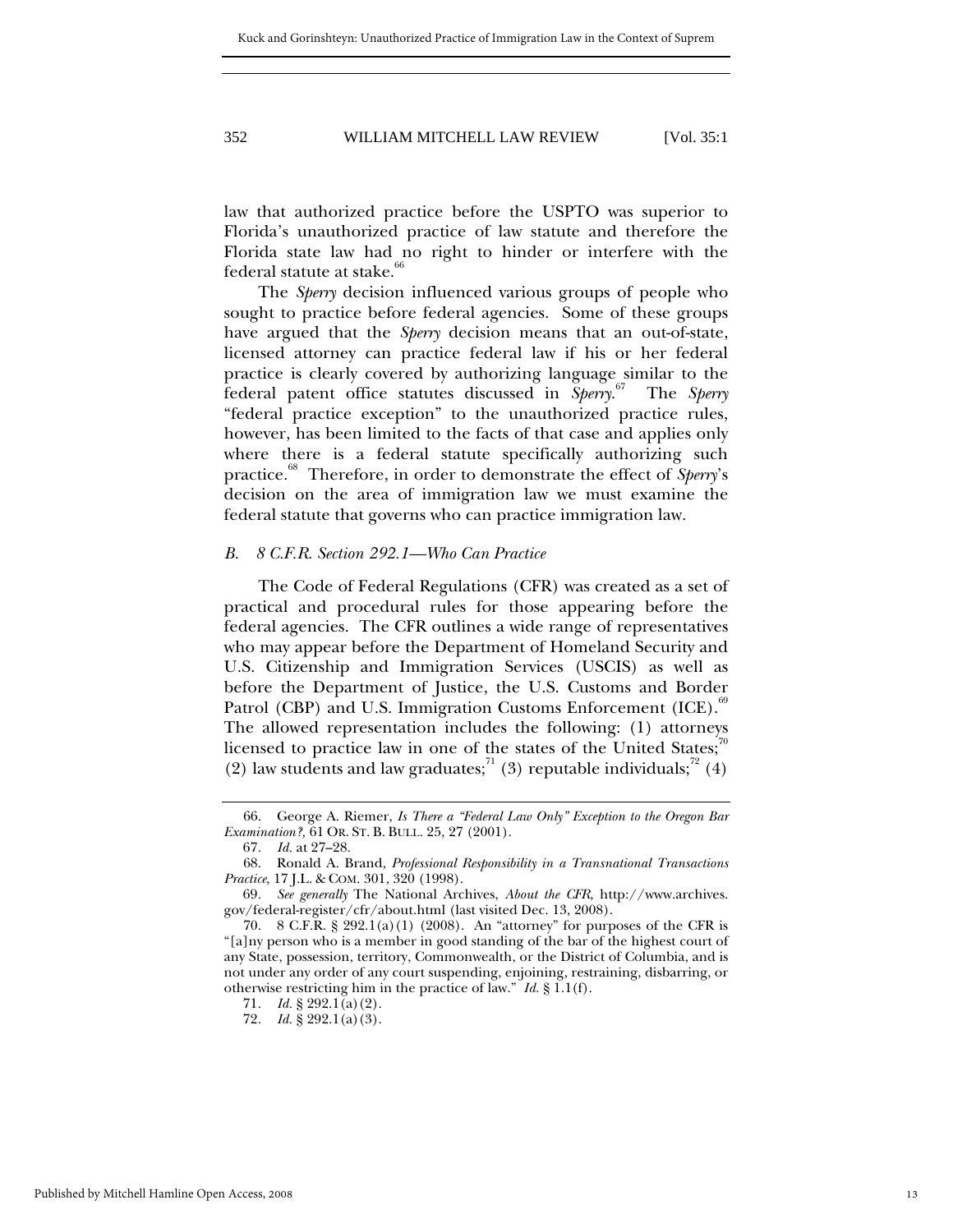accredited representatives;<sup>73</sup> (5) accredited officials;<sup>74</sup> and (6) foreign attorneys.<sup>[75](#page-14-2)</sup>

The CFR, however, sets certain restrictions for non-attorneys as to the establishment of the immigration practice and remuneration for such representation.<sup>76</sup> There remains, however,  $8$  C.F.R. section  $292.1(a)(1)$ , which allows any attorney licensed by a state in the United States to practice immigration law.<sup>77</sup> The language implies that, as long as a U.S. licensed attorney restricts her practice to federal immigration law, her practice is permissible in any state and will withstand any state level unauthorized practice of law rules. In *Sperry* there was a federal statute authorizing the USPTO to set licensing requirements for patent attorneys and agents. $78$ Requirements include an examination administered by the USPTO.<sup>79</sup> In contrast, representation before USCIS, ICE, CBP, or the Executive Office for Immigration Review (EOIR) does not require special registration or licensing.<sup>80</sup>

Taking *Sperry* as a starting point, the Department of Justice "promulgat[ed] disciplinary regulations on a nationwide basis governing the privilege of appearing as an attorney or representative before the [Board of Immigration Appeals (BIA)], the Immigration Courts, and the [USCIS]."<sup>81</sup> The national disciplinary scheme was criticized from different standpoints. Many commentators argued that the unilateral national disciplinary scheme of the federal agencies is inappropriate; states should have sole jurisdiction over the disciplinary rules because a unilateral scheme would cause confusion and uncertainty with the states' rules.<sup>82</sup> Furthermore, critics objected to a dual disciplinary system that punishes practitioners twice for the same conduct.<sup>8</sup>

- <span id="page-14-5"></span>78*. See Sperry*, 373 U.S. 379, 384 (1963).
- <span id="page-14-6"></span>79*. Id.* at 395–96.
- <span id="page-14-8"></span><span id="page-14-7"></span>80*. See* 8 U.S.C. § 292.1 (2008).

81. Professional Conduct for Practitioners, 65 Fed. Reg. 39513, 39524 (June 27, 2000) (to be codified at 8 C.F.R. pts. 3 & 292).

<span id="page-14-9"></span>82*. Id.*

<span id="page-14-0"></span><sup>73</sup>*. Id.* § 292.1(a)(4) (defining accredited representatives as persons accredited by the Board of Immigration Appeals who represent a non-profit religious, charitable, social service, or similar organization).

<span id="page-14-1"></span><sup>74</sup>*. Id.* § 292.1(a)(5) (meaning accredited official "of the government to which the alien owes allegiance.").

<span id="page-14-2"></span><sup>75</sup>*. Id.* § 292.1(a)(6).

<span id="page-14-3"></span><sup>76</sup>*. See generally id.* § 292.1.

<span id="page-14-4"></span><sup>77</sup>*. Id.* § 292.1(a)(1).

<span id="page-14-10"></span><sup>83</sup>*. Id.*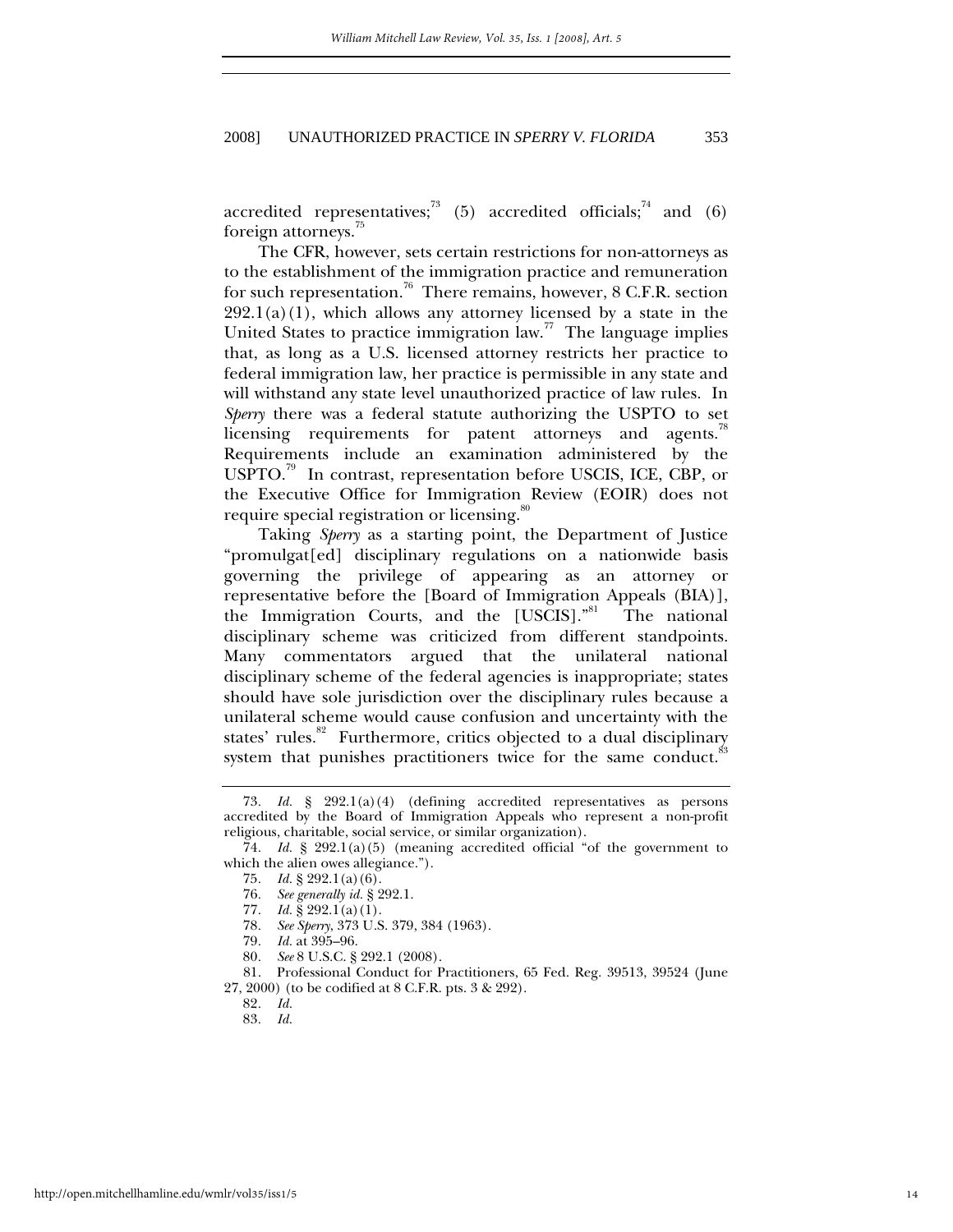<span id="page-15-0"></span>Finally, it was called an "unnecessary and impermissible intrusion" into the state law licensure process; "to bar a lawyer from practice before an agency is unheard of."<sup>84</sup> The ABA acquiesced and suggested that EOIR and USCIS establish a system where attorneys' misconduct is reported to the state disciplinary authority, who would then notify the agencies about sanctioned lawyers.<sup>85</sup> This National disciplinary scheme, however, involves only USCIS and EOIR, excluding other federal and state agencies involved in immigration law practice.<sup>80</sup>

## *C. Immigration is Not Solely the Practice of Federal Law*

Nonetheless, many states bar federal immigration law practice by out-of-state licensed attorneys for the stated reason of protecting public interests, increasing professionalism, and punishing violators.<sup>87</sup> A state's disciplinary rules only bind state-licensed attorneys, so an attorney licensed outside of that state would not be bound by those rules.<sup>88</sup> The issue of fairness arises, as the rules are not the same for all attorneys practicing in that state. State-licensed attorneys are subject to higher standards set by the state bar while corresponding federal standards are very low or virtually nonexistent.

Additionally, states cannot be silent when the practice of an out-of-state licensed attorney involves state law. Clearly, immigration law cannot be called "pure" federal law as long as practice questions involve a wide range of state laws. In 2002, a New York licensed lawyer who had established an immigration law

<span id="page-15-1"></span><sup>84</sup>*. Id.*

<span id="page-15-3"></span><span id="page-15-2"></span><sup>85</sup>*. Id.*

<sup>86.</sup> ROBERT C. DIVINE & BLAKE CHISAM, IMMIGRATION PRACTICE §§ 2-1–3-1 (2006–07). In the very complex area of immigration law, practitioners engage in practice before the Federal Bureau of Investigation, Department of State, American consuls abroad, Office of Diplomatic Security, U.S. Passport Office, Department of Labor, Department of Agriculture, Center for Disease Control, Department of Health and Human Services, U.S. Coast Guard, Bureau of Immigration and Customs Enforcement, Offices of the Governors of the several states, Boards of Pardons and Paroles, and other federal agencies, as well as concurrent state law.

<span id="page-15-4"></span><sup>87</sup>*. See, e.g.*, CAL. BUS. & PROF. CODE § 6125 (2008); COLO. REV. STAT. ANN. § 12- 5-101 (2008).

<span id="page-15-5"></span><sup>88</sup>*. See* Birbrower, Montalbano, Condon & Frank, P.C. v. Superior Court, 949 P.2d 1 (Cal. 1998) (denying fee recovery to out-of-state lawyers but not disciplining them under the unauthorized practice statute).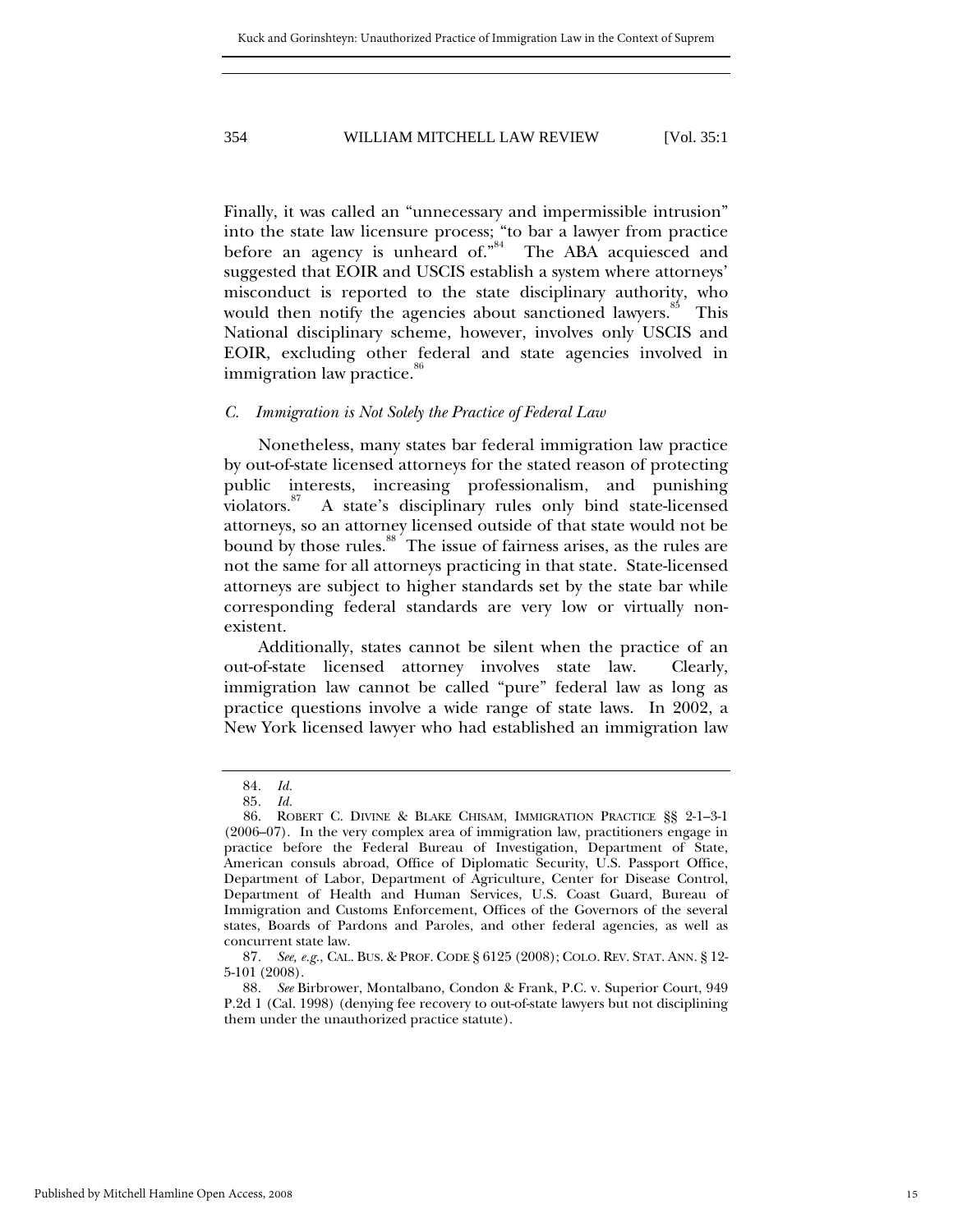practice in Houston was sued by the Texas Bar's Unauthorized Practice of Law Committee.<sup>89</sup> The Committee alleged that the attorney, Ms. Senanayake, violated the Texas Unauthorized Practice of Law Statute by practicing law in Texas without a license.<sup>90</sup> The Committee was concerned about the effect of Texas family and criminal law on Ms. Senanayake's clients' immigration cases.<sup>91</sup> Furthermore, the Committee raised the issue that Ms. Senanayake could not be controlled by either the Texas bar or by federal agencies.<sup>92</sup> The case was ultimately dropped by the Committee.<sup>95</sup>

In comparison, an article authored by the Deputy Director and General Counsel<sup>94</sup> of the Oregon State Bar concluded that there is no clear answer to the question of whether an out-of-state attorney can establish a federal practice in Oregon without taking and passing the Oregon bar exam. After careful review of relevant case law,<sup>95</sup> the Director observed that the "cases are a strong basis for concluding that an out-of-state lawyer cannot set up a bankruptcy practice in a state he is not licensed in even if the lawyer is admitted to the bar of the federal court in that state."<sup>96</sup> The Director strongly encouraged attorneys seeking to practice in Oregon to take the bar exam so as to avoid unauthorized practice of law issues.<sup>[97](#page-16-8)</sup>

Even more striking, the Maryland Court of Appeals held that the unauthorized practice of law is "not limited to practice utilizing the common law and statutes of Maryland."[98](#page-16-9) Rather, the court held that the unauthorized practice of law includes any advice to

<span id="page-16-0"></span><sup>89.</sup> Cyrus D. Mehta, *Emerging Issues in Dual Representation and Unauthorized Practice of Law*, 1659 PLI/CORP 237 (2008), available at: http://www.pli.edu/ emktg/all\_ star/Dual\_Rep22.doc.

<span id="page-16-1"></span><sup>90.</sup> John Council, *Out of Bounds: Lawyer Without Texas Bar Card Fights for Right to Practice*, 18 TEX. LAW. 24 (2002).

<span id="page-16-2"></span><sup>91</sup>*. Id.*

<span id="page-16-3"></span><sup>92</sup>*. Id.*

<span id="page-16-5"></span><span id="page-16-4"></span><sup>93.</sup> Mehta, *supra* note 89.

<sup>94.</sup> George A. Riemer is Deputy Director and General Counsel of the Oregon State Bar.

<span id="page-16-6"></span><sup>95.</sup> Riemer, *supra* note 66, at 32 (examining *In re Desilets*, 247 B.R. 660 (Bankr. W.D. Mich 2000), *aff'd*, Rittenhouse v. Delta Home Improvement, Inc., 255 B.R. 294 (W.D. Mich. 2000))*.*

<span id="page-16-7"></span><sup>96.</sup> Riemer, *supra* note 66, at 32.

<span id="page-16-9"></span><span id="page-16-8"></span><sup>97.</sup> Riemer, *supra* note 66.

<sup>98.</sup> Kennedy v. Bar Ass'n of Montgomery County, Inc., 561 A.2d 200, 208 (Md. 1989).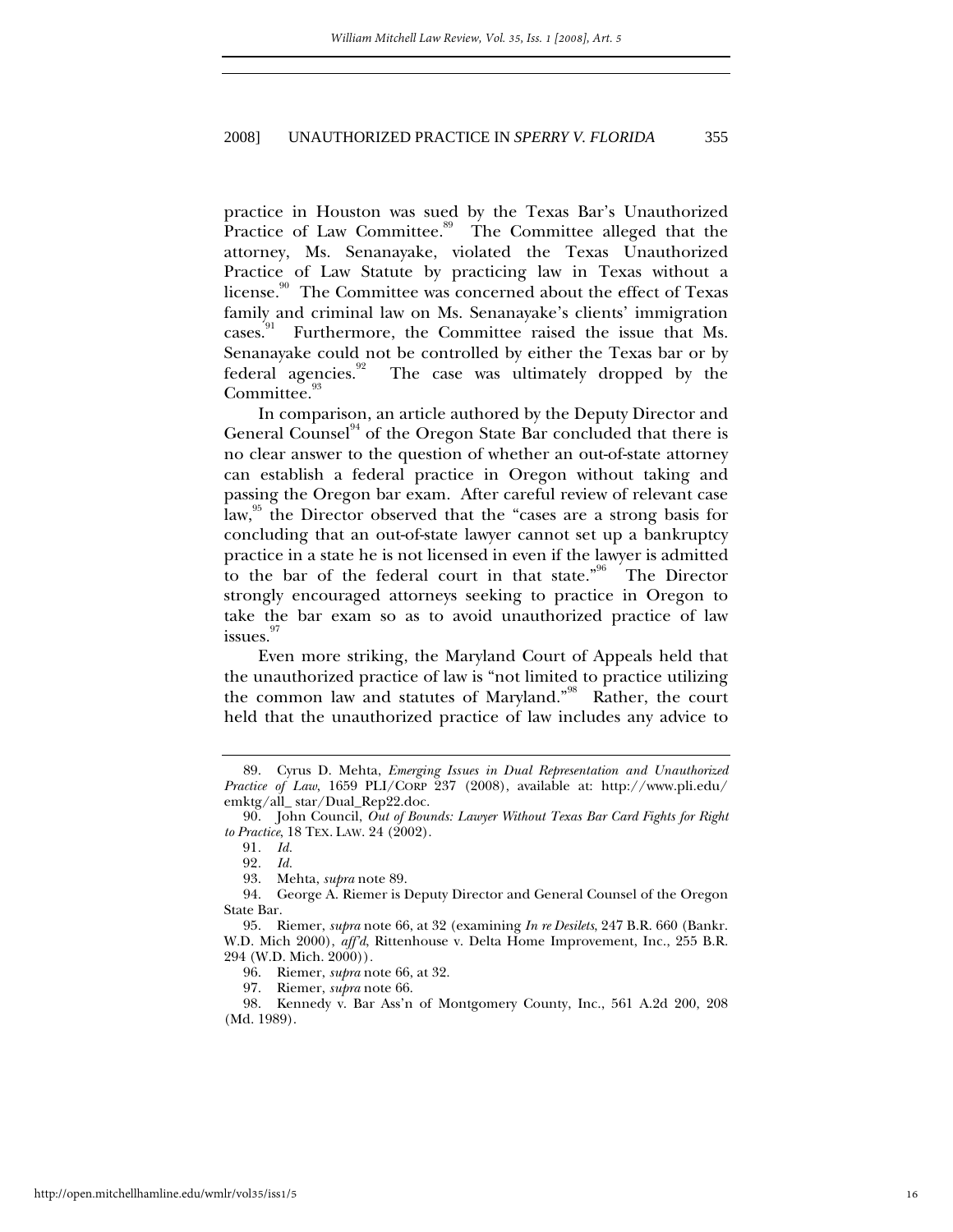clients and preparation of any legal documents, even on the basis of federal or foreign law, by an attorney not admitted to practice in the state whose principal office is in the state.<sup>99</sup> The court also stated, "[t]he goal of the prohibition against unauthorized practice is to protect the public from being preyed upon by those not competent to practice law from incompetent, unethical, or irresponsible representation."<sup>[100](#page-17-1)</sup>

The Maryland Court of Appeals was deciding a case involving a member of the District of Columbia bar who was admitted to practice in the federal court in Maryland but not in the Maryland state  $bar^{101}$  The attorney contended that he was free to practice "federal" and "non-Maryland" law.<sup>102</sup> At the outset the court made it clear that the case involved a person who was "not admitted to practice law in Maryland holding himself out to the public as an attorney engaged in the general practice of law in Maryland from a principal office in Maryland."<sup>103</sup> The court found this to be unauthorized practice of law.<sup>104</sup> "This is so whether the legal principles he was applying were established by the law of Montgomery County, the State of Maryland, some other state of the United States, the United States of America, or a foreign nation."<sup>[105](#page-17-6)</sup> The *Sperry* argument failed here principally because the unauthorized practice of law involved in the case was not limited to the practice of federal law.<sup>[106](#page-17-7)</sup>

Other state courts have also shown their negative treatment of out-of-state licensed attorneys through advertising restrictions. A New York licensed attorney brought a case against the Florida Bar challenging the state's advertising restrictions for out-of-state counsel.<sup>107</sup> The Plaintiff claimed that he would be charged with unauthorized practice of law if his advertisement stated either "New York Legal Matters Only" or "Federal Administrative Practice" and included an address for a Florida-based law office.<sup>108</sup> He also

<span id="page-17-0"></span><sup>99</sup>*. Id.*

<span id="page-17-1"></span><sup>100</sup>*. Id.* at 207 (citing *In re* Application of R.G.S., 541 A.2d 977, 983 (1988)).

<span id="page-17-2"></span><sup>101</sup>*. Id.* at 200.

<span id="page-17-3"></span><sup>102</sup>*. Id.* at 203.

<span id="page-17-4"></span><sup>103</sup>*. Id.* at 207.

<span id="page-17-5"></span><sup>104</sup>*. Id.* at 208.

<span id="page-17-6"></span><sup>105</sup>*. Id.* at 208–09.

<span id="page-17-7"></span><sup>106</sup>*. Id*.

<span id="page-17-8"></span><sup>107.</sup> Gould v. Harkness, 470 F. Supp. 2d 1357 (S.D. Fla. 2006).

<span id="page-17-9"></span><sup>108</sup>*. Id.* at 1358.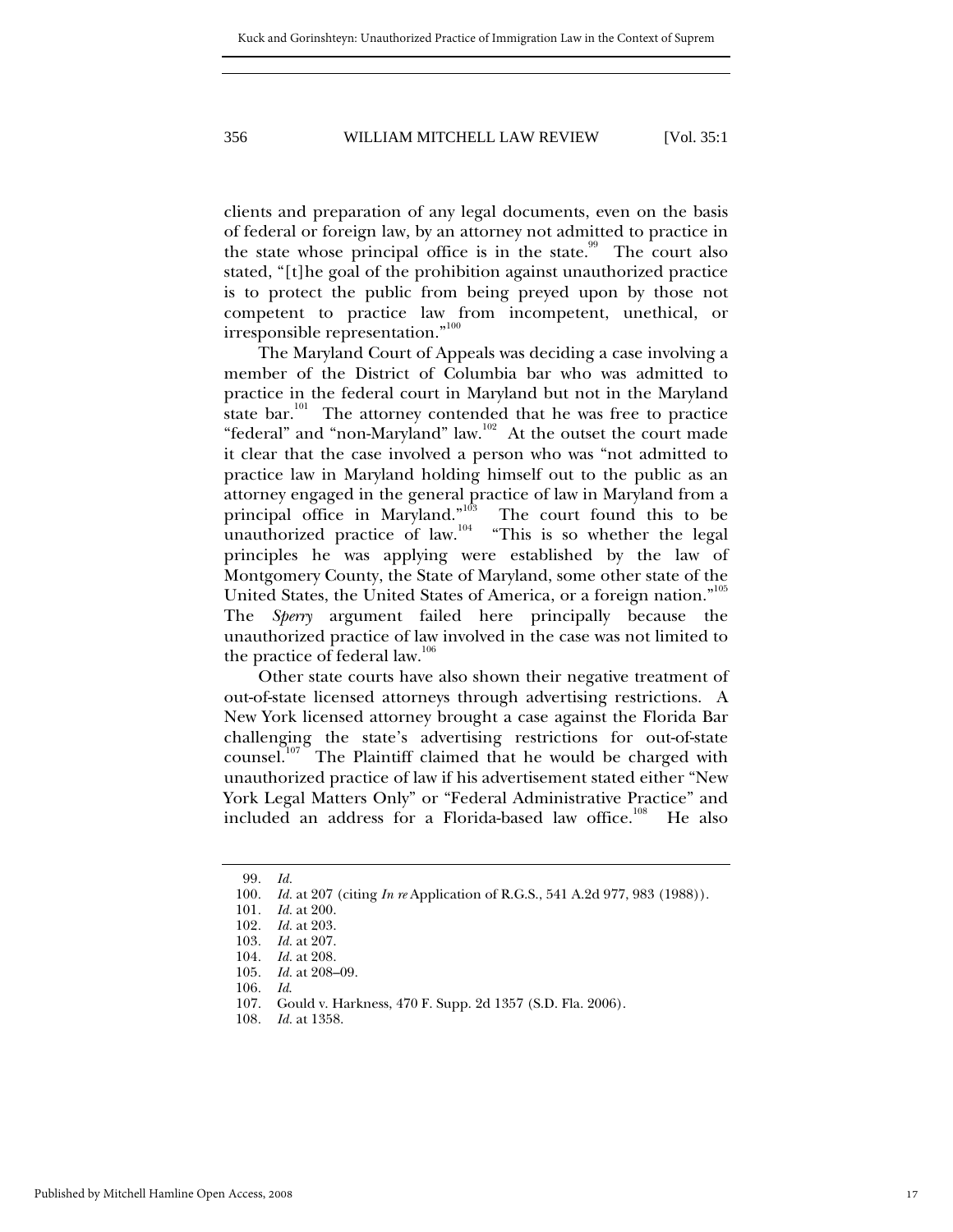<span id="page-18-0"></span>argued that the advertising restrictions violated his First<br>Amendment rights.<sup>109</sup> The U.S. District Court for the Southern The U.S. District Court for the Southern District of Florida, however, held that advertising restrictions for out-of-state counsel did not violate the attorney's First Amendment<br>rights.<sup>110</sup> The court found that the attorney's proposed The court found that the attorney's proposed<br>11 both concerned unlawful activity and misled.<sup>111</sup> advertisement both concerned unlawful activity and There was no state or federal law, rule, or regulation that allowed non-licensed attorneys to engage in general federal administrative practice in Florida.<sup>[112](#page-18-4)</sup>

Another court in Florida found a New York-licensed attorney committed unauthorized practice of law for advertising his availability as an attorney in Miami telephone books, newspapers, and television with the implication that he was authorized to practice in Florida.<sup>113</sup> The court held that the defendant had knowingly created the impression that he was authorized to practice in Florida on his own because the advertisements did not indicate the defendant's membership in the New York bar or his limited immigration law area of practice.<sup>114</sup> Therefore, the attorney committed unauthorized practice of law.<sup>[115](#page-18-7)</sup>

Clearly, as outlined in *Sperry*, states still have a substantial interest in regulating the practice of law within state borders.<sup>116</sup> In the absence of federal legislation, states could validly prohibit nonstate-licensed lawyers from engaging in federal administrative practice immigration law.<sup>[117](#page-18-9)</sup>

## IV. CONCLUSION

Any attempt to practice law without admission to the state bar can be considered as unauthorized practice of law. At first blush, practicing federal immigration law is seen as a possible safe harbor for an out-of-state attorney. The complexity of federal immigration law and its impact on state laws, however, gives state bars a wide range of options to bring complaints against attorneys not licensed

<span id="page-18-1"></span><sup>109</sup>*. Id.*

<span id="page-18-2"></span><sup>110</sup>*. Id* at 1360.

<span id="page-18-3"></span><sup>111</sup>*. Id.*

<span id="page-18-4"></span><sup>112</sup>*. Id.*

<span id="page-18-5"></span><sup>113.</sup> Florida Bar v. Kaiser, 397 So. 2d 1132, 1133 (Fla. 1981).

<span id="page-18-6"></span><sup>114</sup>*. Id.*

<span id="page-18-7"></span><sup>115</sup>*. Id.*

<span id="page-18-8"></span><sup>116.</sup> Sperry, 373 U.S. 383.

<span id="page-18-9"></span><sup>117</sup>*. See id.*